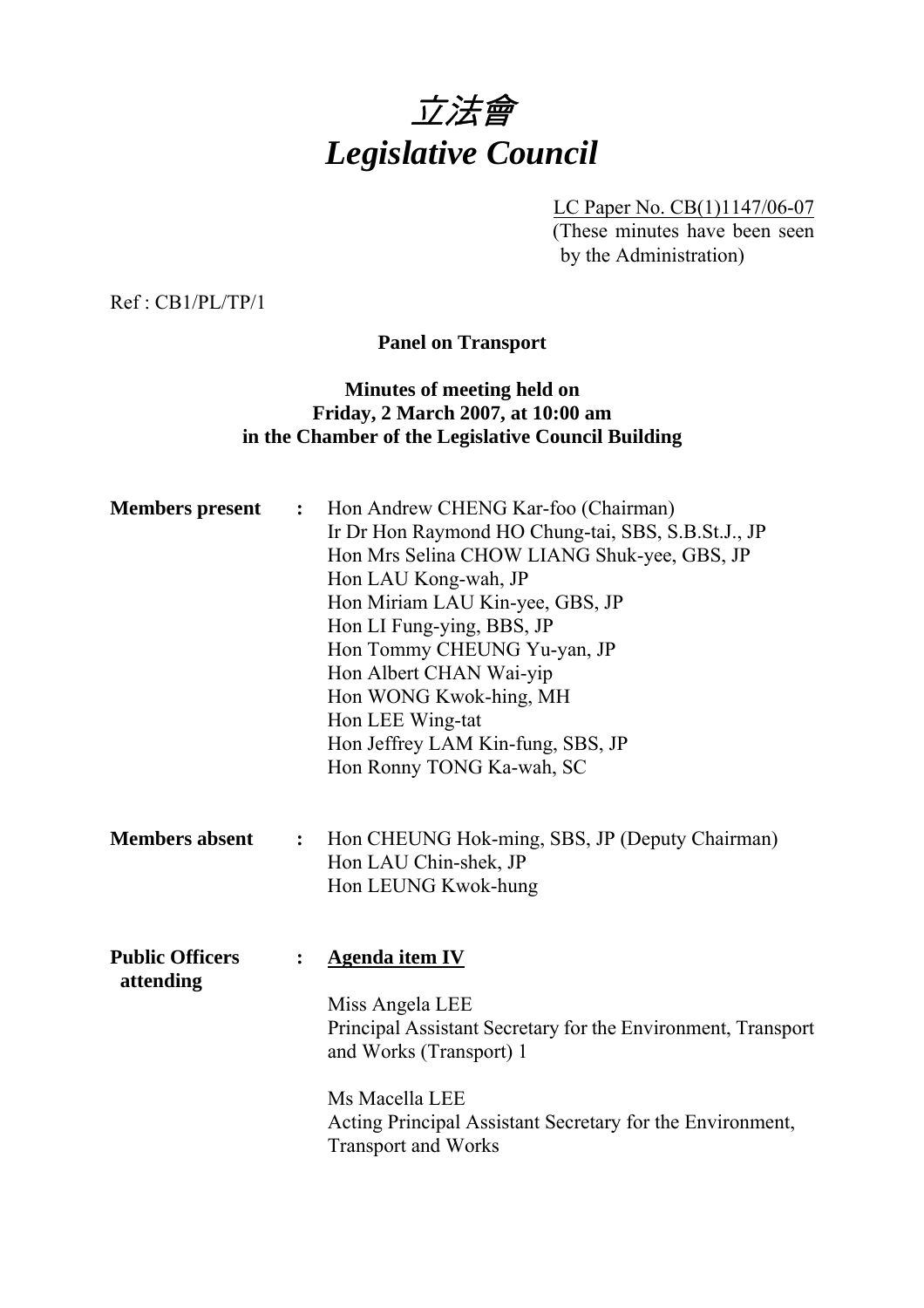Ms Carolina YIP Deputy Commissioner for Transport/ Transport Services & Management

Mr Albert YUEN Assistant Commissioner for Transport/ Bus and Railway

Mr LEUNG Tak-fai Chief Engineer/Road Safety & Standards Transport Department

Mr David TSANG Senior Engineer/Vehicle Safety Transport Department

#### **Agenda item V**

Mr Philip YUNG Deputy Secretary for the Environment, Transport and Works (Transport) 1

Ms Annie CHOI Deputy Secretary for the Environment, Transport and Works (Transport) 3

Miss Angela LEE Principal Assistant Secretary for the Environment, Transport and Works (Transport) 1

Mr Donald NG Principal Assistant Secretary for the Environment, Transport and Works (Transport) 6

Mr Michael NG Chief Transport Officer/Boundary Transport Department

**Attendance by : Agenda item IV invitation** 

The Kowloon Motor Bus Company (1933) Limited/ Long Win Bus Company Limited

Ms Winnie NG Executive Director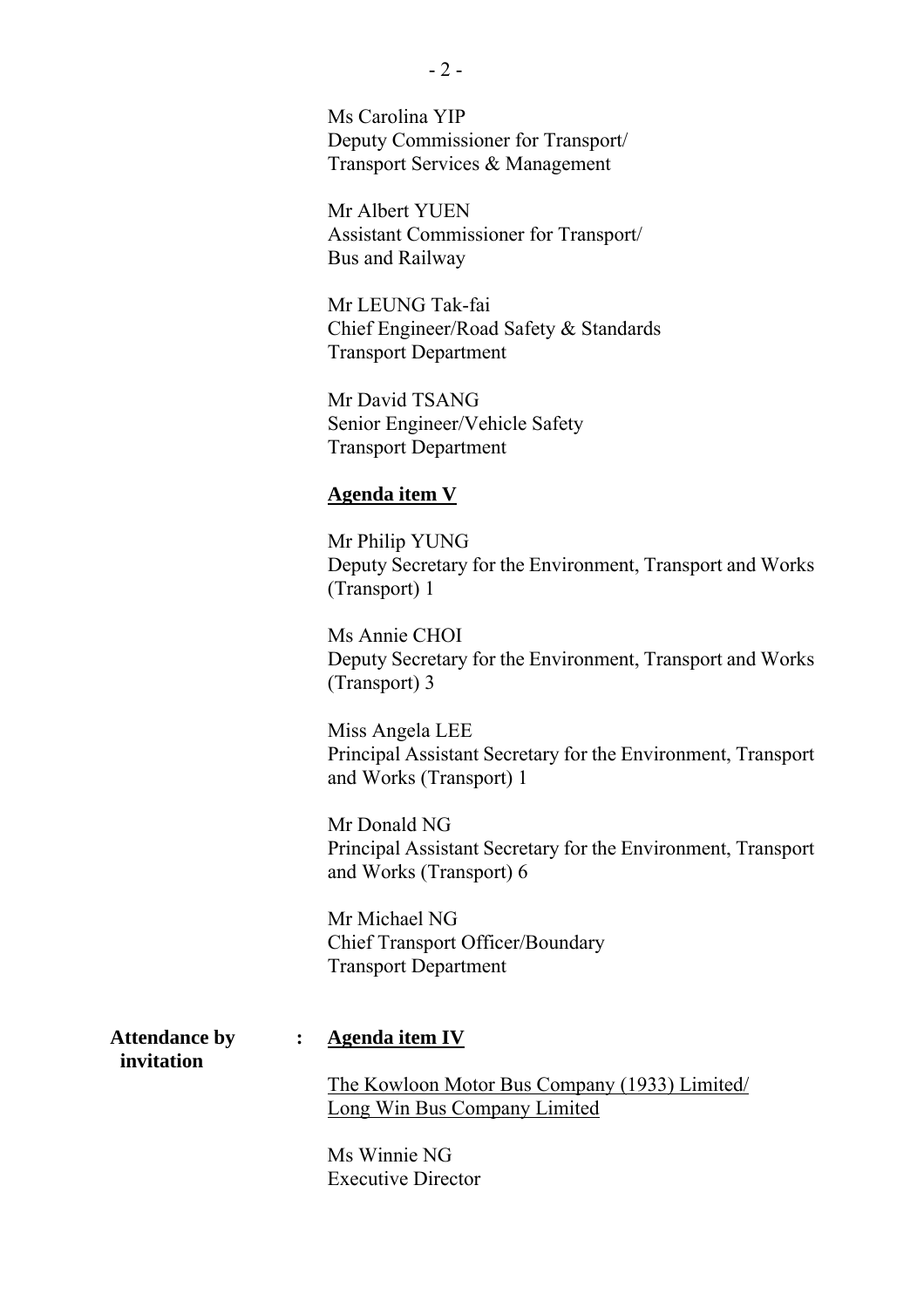Mr LUI Po-chiu Operations Director

Mr Tim IP Head of Traffic Department

Ms Susanne HO Head of Corporate Communications Department

Citybus Limited/New World First Bus Services Limited

Mr Samuel CHENG Managing Director

Mr William CHUNG Head of Operations

Mr Paul LI Head of Engineering

New Lantao Bus Company (1973) Limited

Mr Peter MOK Executive Director

Mr WONG Wah Administration Manager

#### **Agenda item V**

Tai Wo Motors Ltd.

Mr NG Hoi-shan, Aaron Vice Chairman

The Fraternity Association of N.T. Taxi Merchants

Mr HO Che-kan Chairman

United Friendship Taxi Owners & Drivers Association Ltd.

Mr LEUNG Chak-sang Chairman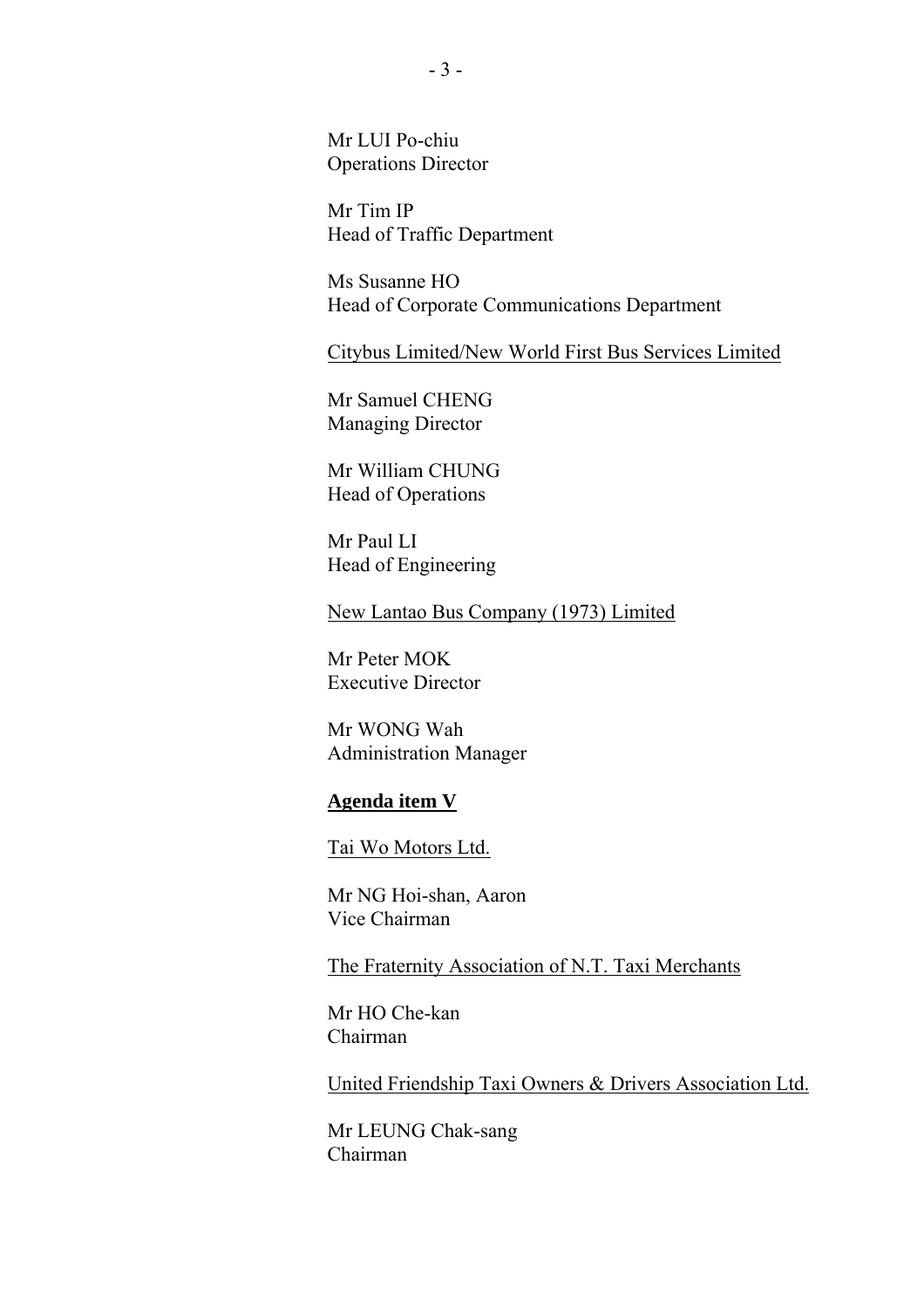Taxi Dealers & Owners Association Limited

Mr NG Kwan-sing President

Hong Kong, Kowloon and New Territories Public & Maxicab Light Bus Merchants' United Association

Mr LEUNG Hung Chairman

New Territories Taxi Drivers' Rights Alliance

梁宇榮先生 主席

Urban Taxi Drivers Association Joint Committee Co., Ltd.

Mr KWOK Chi-piu Chairman

Rights of Taxi Owners and Drivers Association Limited

余勤先生 副主席

Quadripartite Taxi Service Association Ltd.

劉劍魂先生 主席

Sun Hing Taxi Radio Service General Association

Mr CHAN Wai-ming Chairman

Non-franchised Public Buses Workers Association

Ms SO Po-lin Chairman

Public Light Bus General Association

Mr LING Chi-keung Chairman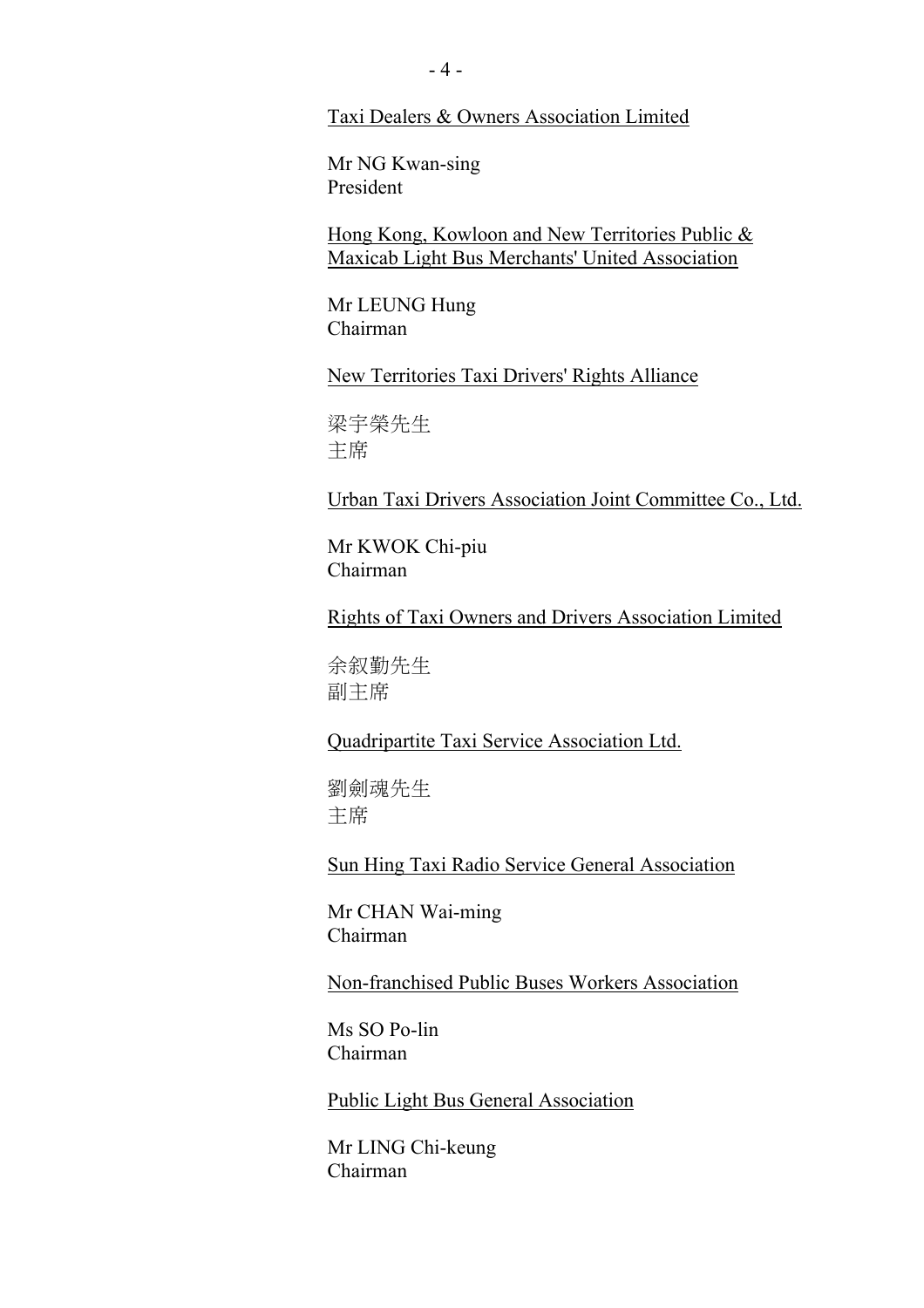## Association of N.T. Radio Taxicabs Ltd.

Mr Sunny CHAN Kai-san Vice Chairman

The Hong Kong Taxi & Public Light Bus Association Limited

Mr TONG Yeuk-fung Chairman

Hong Kong Tele-Call Taxi Association

Mr WONG Yu-ting Chairman

汽車交通運輸業總工會非專利巴士分會

梁世華先生 主任

China Hong Kong and Macau Boundary Crossing Bus Association

Mr CHAN Chung-yee Secretary General

The Motor Transport Co. of Guangdong and Hong Kong Limited

Mr ZENG Hongan Chairman

Hin Wan Bus Management Ltd.

Mr YU Ka-hung Managing Director

Wing Lee (Kong Shum) Transportation Ltd.

Mr CHEUNG Kim-ping Assistant General Manager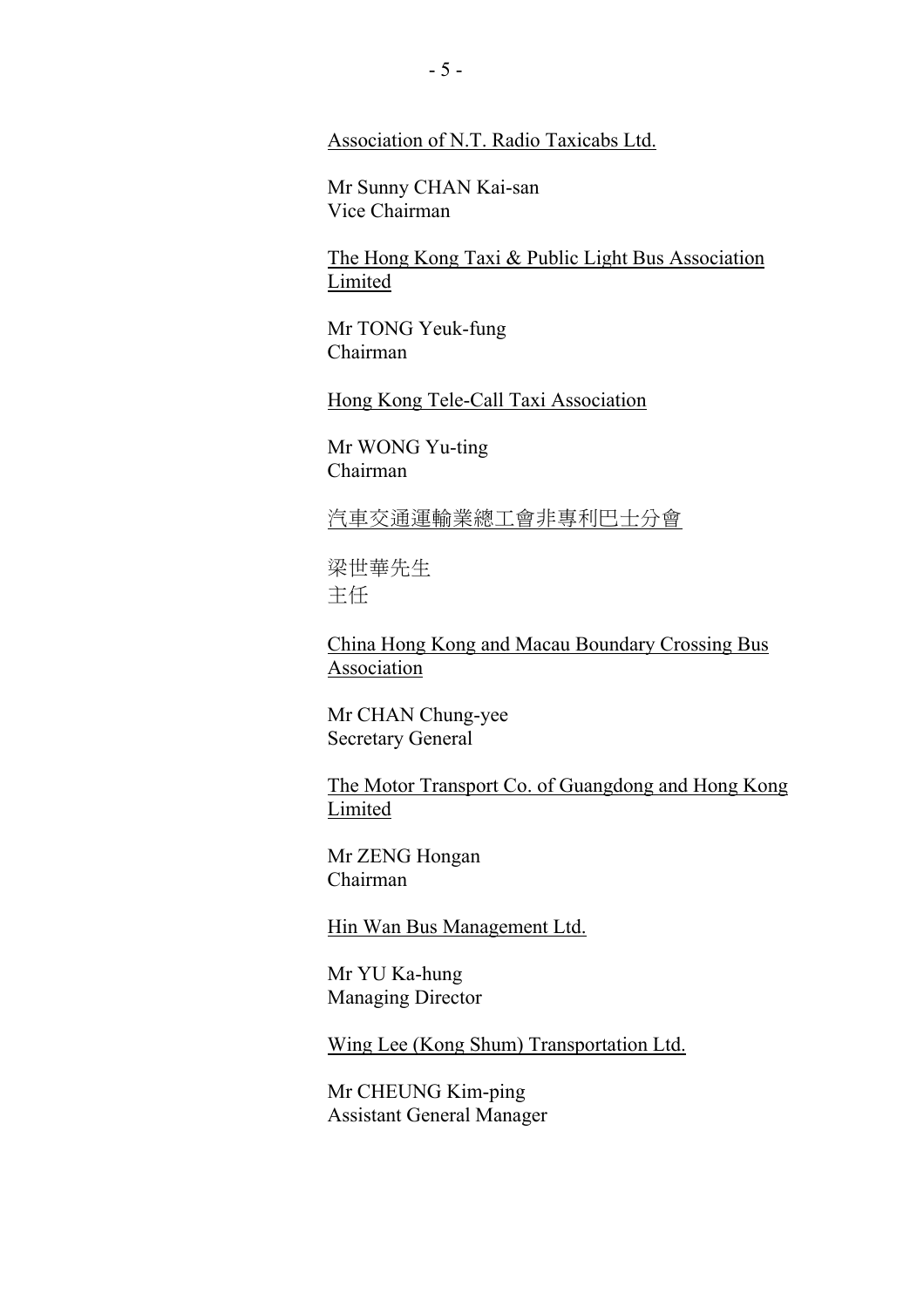Zhan Gang Tourist Transportation Co Ltd.

Mr LAU Wing-tsan Managing Director

Eternal East Cross-Border Coach MGT Ltd.

Mr LIN Chung-fai General Manager

Hongkong Guangdong Boundary Crossing Bus Association

Mr CHOW Hing-wong, Sammy Chief Secretary

Kowloon District Tourists and Passengers Omnibus Operators Association

Mr LAI Chin-to Chairman

Association for the Rights of Taxi Drivers

Mr LI Hong-chun, Andy President

Tuen Mun District Tourists and Passengers Omnibus Operators Association

Mr YIP Wing-ching Vice-Chairman

Yuen Long District Tourists and Passengers Omnibus Operators Association

Mr CHEUNG Yick-shum Chairman

New Territories Taxi Operations Union

Mr CHAN Shu-sang Chairman

Public Omnibus Operators Association Ltd.

Mr YEUNG Wai-hung Chairman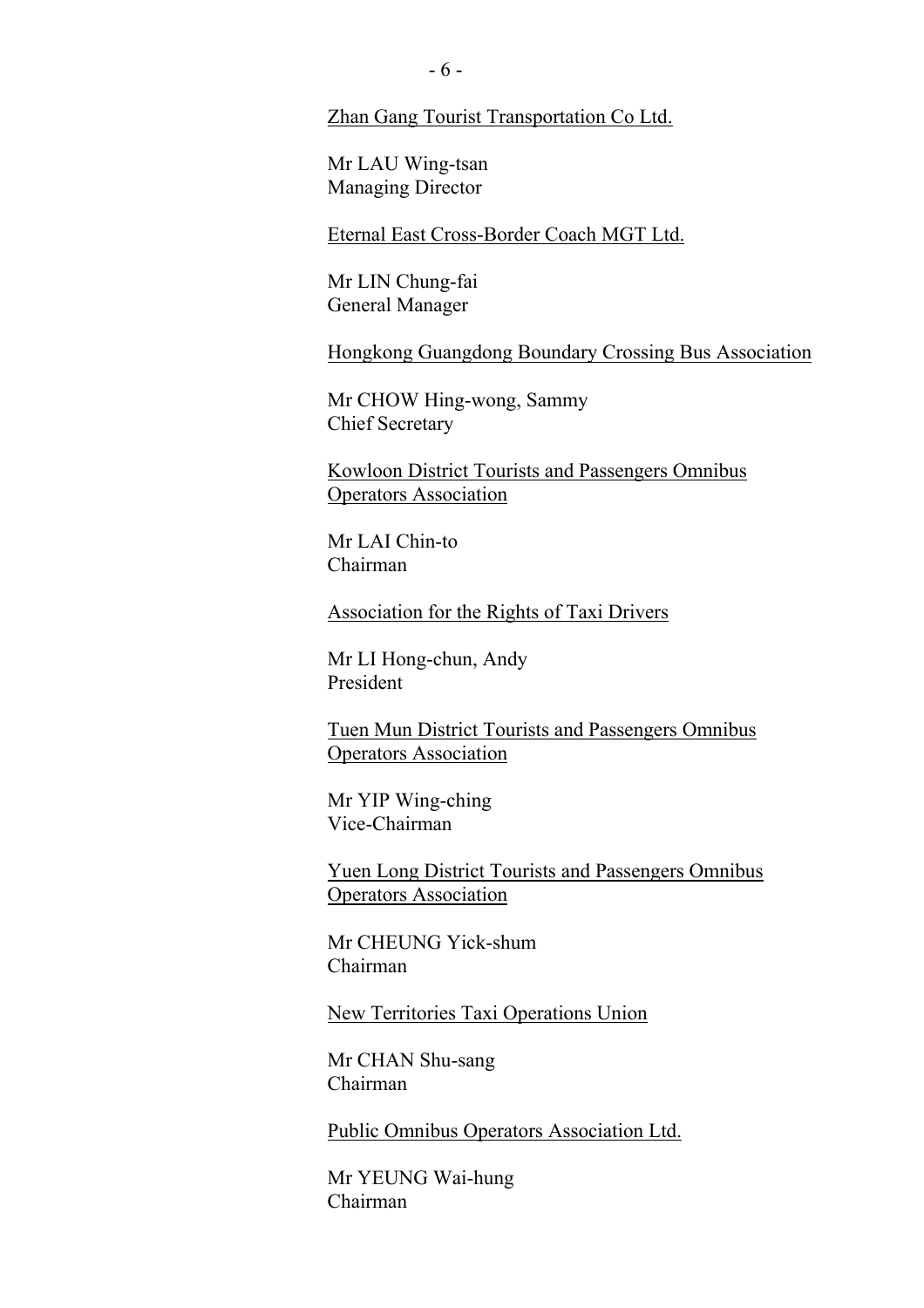| <b>Tsuen Wan District Tourists and Passengers Omnibus</b><br><b>Operators Association</b> |
|-------------------------------------------------------------------------------------------|
| Mr TANG Chi-keung<br>Chairman                                                             |
| Hong Kong District Tourists and Passengers Omnibus<br><b>Operators Association</b>        |
| Mr CHAN Chi-tak<br>Chairman                                                               |
| Wai Yik HK, Kln & NT Taxi Owners Association Ltd.                                         |
| Mr LI Kwok-ying<br>Secretary                                                              |
| Taxi & P.L.B. Concern Group                                                               |
| Mr LAI Ming-hung<br>Chairman                                                              |
| <b>Clerk in attendance :</b> Mr Andy LAU<br>Chief Council Secretary (1)2                  |
| <b>Staff in attendance : Mr Noel SUNG</b><br>Senior Council Secretary (1)4                |
| Ms Sarah YUEN<br>Senior Council Secretary (1)6                                            |
| Miss Winnie CHENG<br>Legislative Assistant (1)5                                           |
|                                                                                           |

| Confirmation of minutes and matters arising |                                  |  |  |  |
|---------------------------------------------|----------------------------------|--|--|--|
| (LC Paper No. $CB(1)1002/06-07$             | - Minutes of the meeting held on |  |  |  |
|                                             | 26 January 2007)                 |  |  |  |

The minutes of the meeting held on 26 January 2007 were confirmed.

Action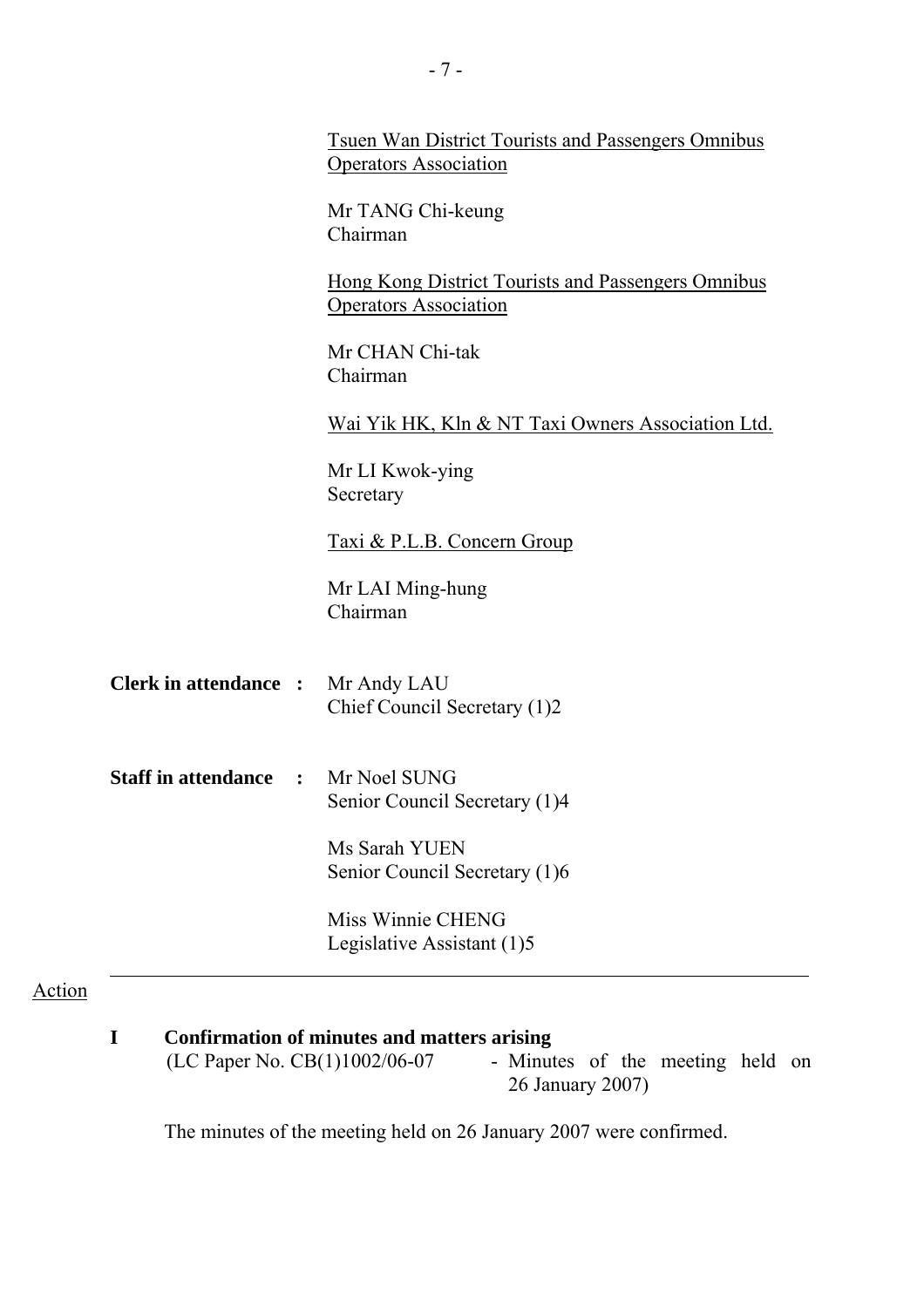| $\mathbf{I}\mathbf{I}$ | Information papers issued since last meeting |                                      |
|------------------------|----------------------------------------------|--------------------------------------|
|                        | (LC Paper No. CB $(1)960/06-07(01)$ )        | - Referral from Legislative Council  |
|                        |                                              | Members' Meeting-cum-luncheon        |
|                        |                                              | with Southern District Council on    |
|                        |                                              | Mass Transit Railway South Island    |
|                        |                                              | Line                                 |
|                        | LC Paper No. $CB(1)975/06-07(01)$            | - Information paper on report<br>on  |
|                        |                                              | parking demand and supply and        |
|                        |                                              | progress of improvement measures     |
|                        |                                              | provided by the Administration       |
|                        | LC Paper No. $CB(1)1047/06-07(01)$           | - Information paper on "Amendments   |
|                        |                                              | to Subsidiary Legislation to Improve |
|                        |                                              | Current Transport-Related<br>the     |
|                        |                                              | Licensing Arrangements" provided     |
|                        |                                              | by the Administration)               |

2. Members noted the information papers issued since last meeting.

# **III Items for discussion at the next meeting scheduled for 23 March 2007**

| $(LC$ Paper No. $CB(1)1004/06-07(01)$ - List of outstanding items for |            |  |  |
|-----------------------------------------------------------------------|------------|--|--|
|                                                                       | discussion |  |  |
| LC Paper No. $CB(1)1004/06-07(02)$ - List of follow-up actions)       |            |  |  |

3. Members agreed to discuss the following items at the next meeting scheduled for 23 March 2007 –

- (a) Measures to enhance safety of public light bus (PLB) and school private light bus; and
- (b) Measures to rationalize utilization of Build-Operate-Transfer tunnels.

| IV | Safety of franchised bus operations |                                      |
|----|-------------------------------------|--------------------------------------|
|    | (LC Paper No. CB(1)783/06-07(01)    | - Information paper on progress on   |
|    |                                     | measures to enhance safety of        |
|    |                                     | franchised bus operation provided by |
|    |                                     | the Administration)                  |

4. The Deputy Commissioner for Transport/Transport Services & Management (DC for T/TS&M) updated members on the progress in the pursuit of measures to further enhance safety of franchised bus operation.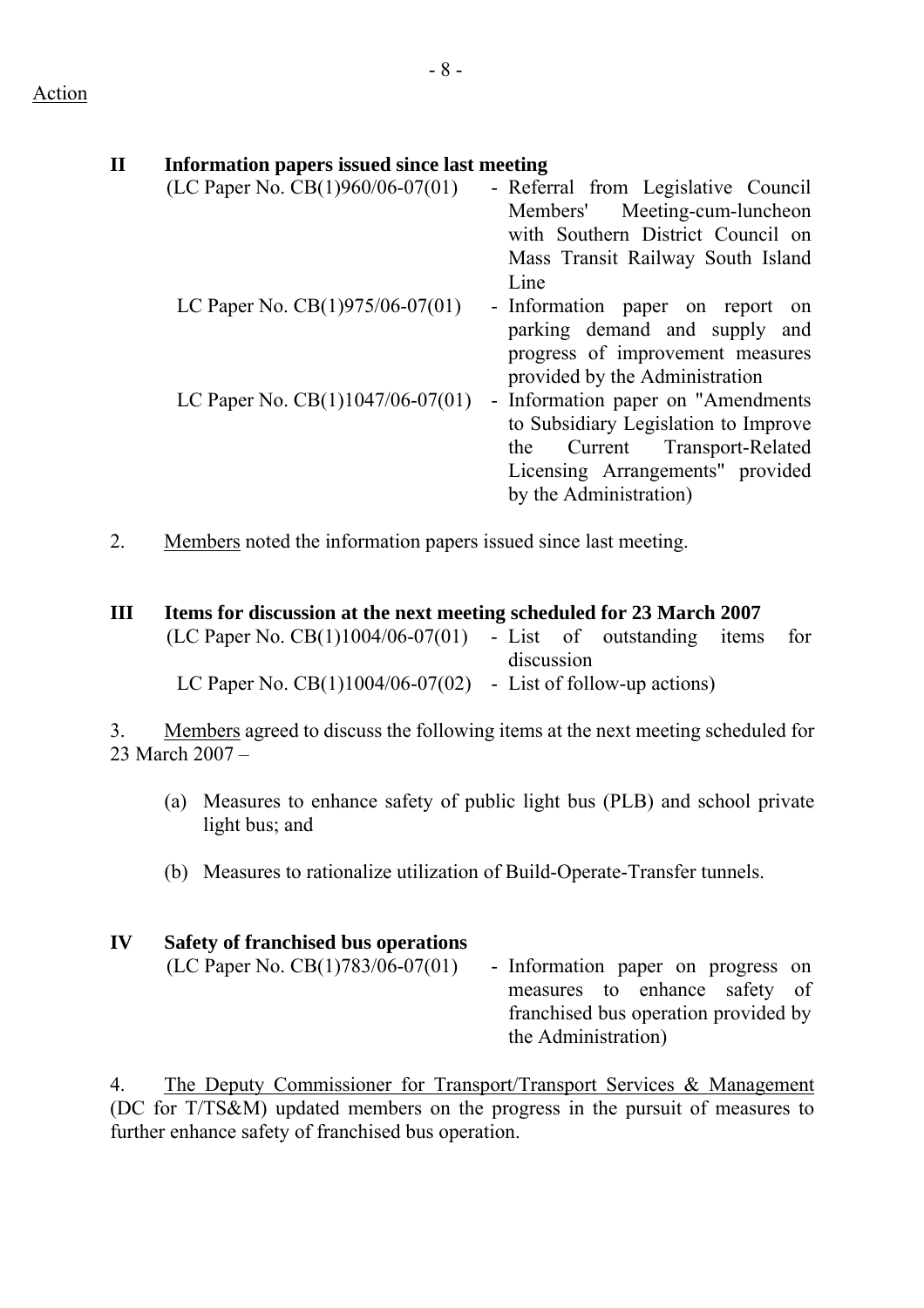#### Working schedule for bus captains

#### *Rest time*

5. Ms LI Fung-ying was keen to ensure that the working schedule for franchised bus captains was reasonable. She therefore considered it undesirable that bus captains could only enjoy rest-breaks of "two minutes" between trips in 90% of the trips as shown in the findings of the survey conducted by three bus companies on the actual between-trip rest-break time of their bus captains recently (the Survey). Her view was shared by the Chairman, who considered two minutes too short and barely enough for responding to the call of nature, and suspected that the bus companies concerned had failed to comply with the guideline issued by the Transport Department *(TD)* on ensuring that bus drivers should have total service breaks of at least 20 minutes within six hours of duty. He further criticized that no proper place had been provided for bus captains to take a rest, and emphasized that bus captains should be allowed to rest properly to minimize any bus accident that might be caused by insufficient rest. Mrs Selina CHOW agreed that rest-breaks of "two minutes" between trips were insufficient. She however saw a need to tackle the problem from a wider perspective to ensure that a balance could be struck between maintaining the scheduled service timetable and allowing the bus captains to have reasonable rest time between trips.

6. Ms Winnie NG, Executive Director of The Kowloon Motor Bus Company (1933) Limited/Long Win Bus Company Limited (KMB/LWB), explained that the above quoted figures were only statistics. In reality bus captains of KMB/LWB would have enough time to go to the toilet and stretch themselves between trips. Should their rest time be shortened as a result of traffic congestion during peak hours, the lost rest time would be made up during non-peak hours. KMB/LWB would also keep up close communication with its staff and their unions to ensure the working schedule was reasonable, and would consult TD should there be a need to adjust the scheduled journey time of bus routes. Messrs Samuel CHENG and William CHUNG, Managing Director and Head of Operations respectively of Citybus Limited/New World First Bus Services Limited (Citybus/NWFBS), clarified that 90% of the trips with rest break of 2 minutes or more actually included 72% of trips with rest break of 5 minutes or more, and 18% of trips with rest break of 2 to 5 minutes. Mr CHUNG further emphasized that Citybus/NWFBS had always scheduled sufficient rest-breaks between trips for their bus captains. In fact, while the actual journey time of bus trips varied with traffic conditions, according to Citybus/NWFBS's record, taken together the rest-breaks between trips of their bus captains were longer than scheduled. Should Citybus/NWFBS become aware through its communication with bus captains and driver unions that the scheduled journey time of a certain bus route was prolonged because of such factors as road works, etc, adjustments would be made. Mr CHENG added that should the rest time of Citybus/NWFBS's bus captains be shortened as a result of traffic congestion during peak hours, the lost rest time would be made up during non-peak hours. Mr Peter MOK, Executive Director of New Lantao Bus Company (1973) Limited (NLB), reported that due to the lower frequency of NLB's bus service, NLB's bus captains could have longer rests in-between trips.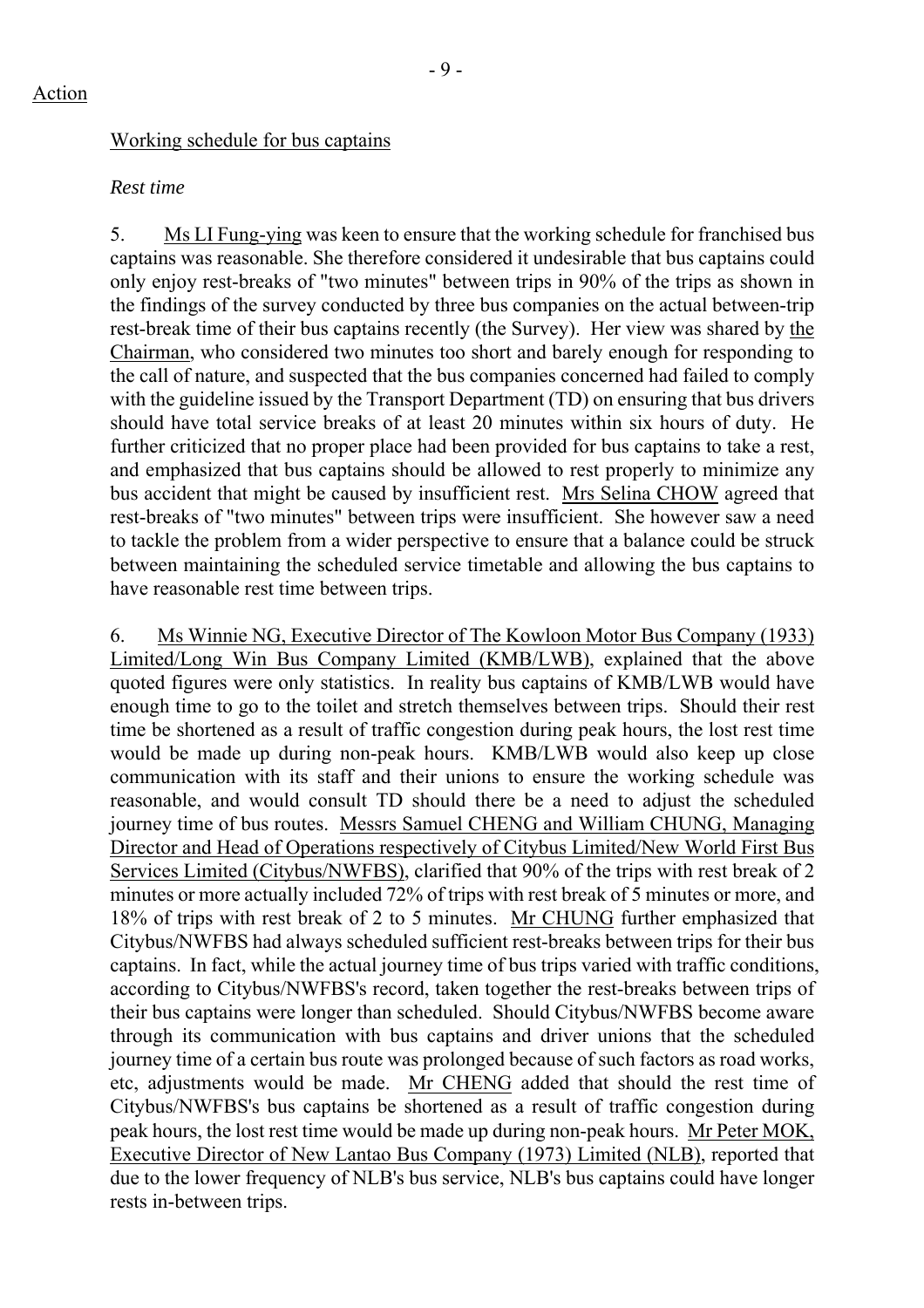$-10-$ 

7. DC for T/TS&M echoed the above points made by the bus operators, and reiterated that in 72% of the trips, bus captains had rest-breaks of five minutes or more between trips. She also pointed out that while traffic congestion might make it difficult for the drivers to have long breaks during peak hours, these were normally caught back during off-peak times. As such, the bus companies concerned could comply with TD's principle of ensuring bus captains had total service breaks of at least 20 minutes within six hours of duty. Notwithstanding, she undertook to follow up the findings of the Survey to ensure sufficient rest for bus captains. In particular, the Administration would ensure the bus companies would provide appropriate schedule arrangements, and would review and adjust the scheduled journey time of their bus routes from time to time, taking into account the traffic conditions, passenger demand as well as the feedback from bus captains and driver unions.

8. Despite the above assurances, the Chairman saw room for improvement for all the following guidelines on working schedule for franchised bus drivers issued by TD –

| Guideline A | - Drivers should have a break of at least 30 minutes after 6<br>hours of duty and within that 6-hour duty, the drivers should<br>have total service breaks of at least 20 minutes. |
|-------------|------------------------------------------------------------------------------------------------------------------------------------------------------------------------------------|
| Guideline B | - Maximum duty (including all breaks) should not exceed 14<br>hours.                                                                                                               |
| Guideline C | - Driving duty (i.e. maximum duty minus all breaks of 30<br>minutes or more) should not exceed 11 hours.                                                                           |
| Guideline D | - Break between successive working days should not be less<br>than 9 hours.                                                                                                        |

9. Ms LI Fung-ying pointed out that there were occasions where bus captains did not even have time to go to the toilet because, due to traffic congestion en-route, they had to catch up the time lost and hence, their resting periods were forfeited. She urged the Administration and the management of bus companies to really get a feel of the actual situation instead of just looking at the findings of the Survey, and to take concrete measures to ensure sufficient rests for bus captains. In response, DC for T/TS&M pointed out that the operators had not only looked at the figures but had also consulted the staff unions with regard to the actual situation.

## *Other concerns about the working schedule*

10. Ms LI Fung-ying considered it undesirable that sometimes bus captains were required to drive new routes during non-peak hours to suit bus companies' deployment convenience. In response, Mr Samuel CHENG of Citybus/NWFBS emphasized that all bus captains of Citybus/NWFBS would be given sufficient notice and route training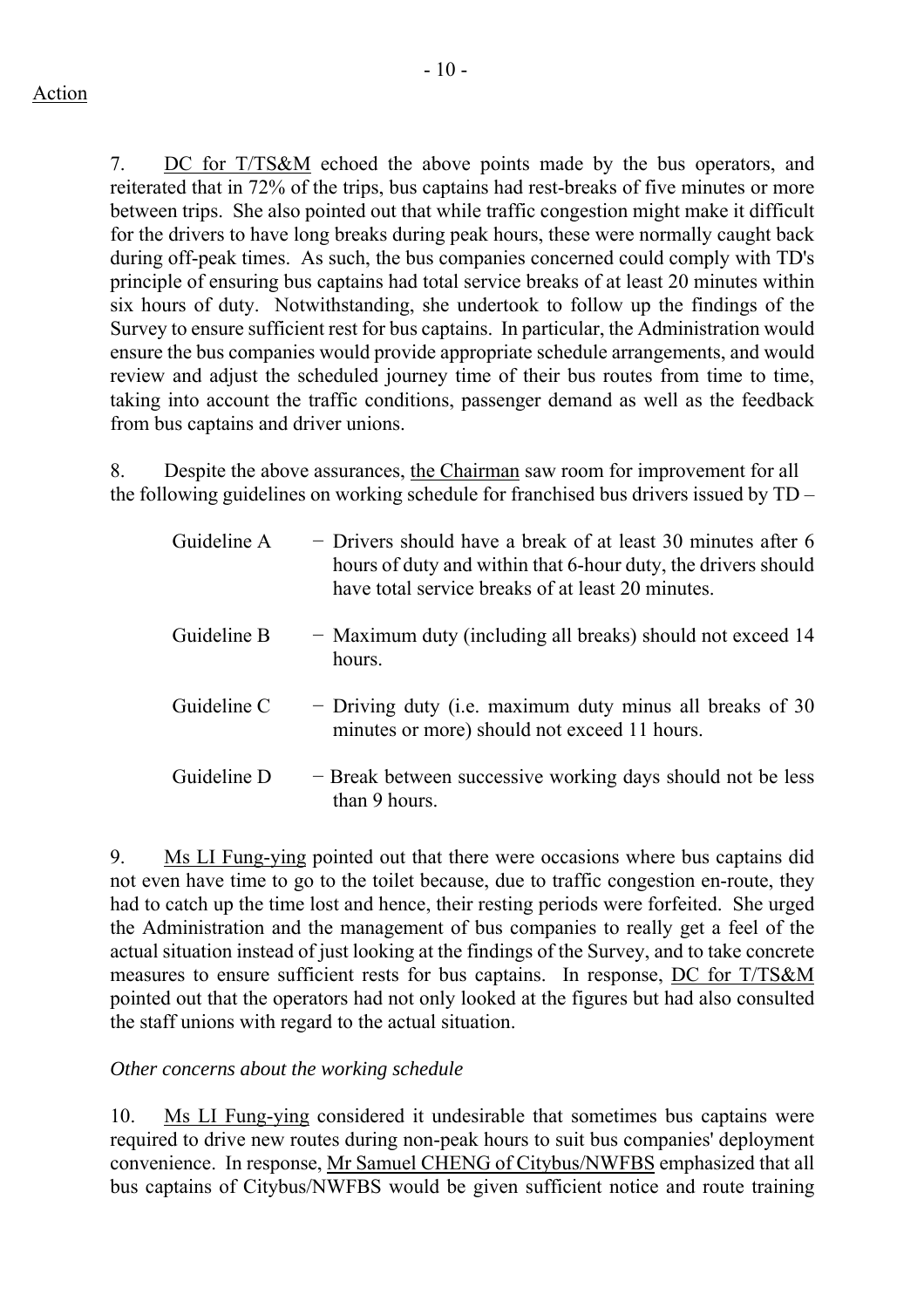before they were deployed to serve new routes.

11. Noting that KMB/LWB allowed its bus captains to apply for transfer of workplace from one depot to another, Ms LI Fung-ying sought to ascertain if other bus companies also had similar practices and if not, how they could ensure their bus captains' travelling time to and from work would not be unduly long as to affect their rest time and hence passenger safety. Mr William CHUNG of Citybus/NWFBS said that Citybus/NWFBS' bus captains could also apply for transfer of driving duties where there were vacancies. To shorten their bus captains' travelling time to and from work, Citybus/NWFBS also provided employees' bus services for their bus captains. Mr Peter MOK of NLB reported that NLB would arrange its bus captains to report duty to terminals situated in the district(s) they lived. It also provided for its bus captains hostels in the vicinity of remote bus termini, such as the one in Tai O.

Health of bus captains

12. Ms Miriam LAU was glad to note that with effect from 2007, KMB/LWB would join the other franchised bus companies in providing annual medical examination for bus captains aged 50 or above. She was however also keen to ensure that where necessary, arrangements would be made to redeploy bus captains to other posts in consideration of their health conditions, so that the above initiative to enhance bus safety would not cost bus captains their jobs.

13. In response, Ms Winnie NG of KMB/LWB assured members that consultation with driver unions had been conducted before KMB/LWB decided to provide annual medical examination. As undertaken to the unions, should any bus captain be found to be not fit for driving, KMB/LWB would redeploy him/her to other posts as far as possible. There was also very good communication between KMB/LWB and its staff, and bus captains' concerns in relation to the implications of annual medical examination could be reflected to the management for provision of assistance. Mr Samuel CHENG of Citybus/NWFBS reported that no bus captain of its company had lost his job because of the annual medical examination. Bus captains would be given time and guidance to improve their health should they fail their annual medical check. On most occasions, bus captains who failed the check could pass the follow-up check after making efforts to improve their health for a while. Where necessary, redeployment to clerical posts could be arranged for bus captains who were no longer fit for driving. Mr Peter MOK of NLB reported that NLB's practices were similar to Citybus/NWFBS's.

14. In this regard, Ms Miriam LAU urged the bus operators to pay special attention to sleep apnea, and to supplement medical examination with questionnaire, etc. to ensure that bus captains suffering from the problem could be identified. This was because the factor of sleep apnea might be related to many traffic accidents committed by professional drivers. There was however difficulty in identifying the problem through normal medical examination.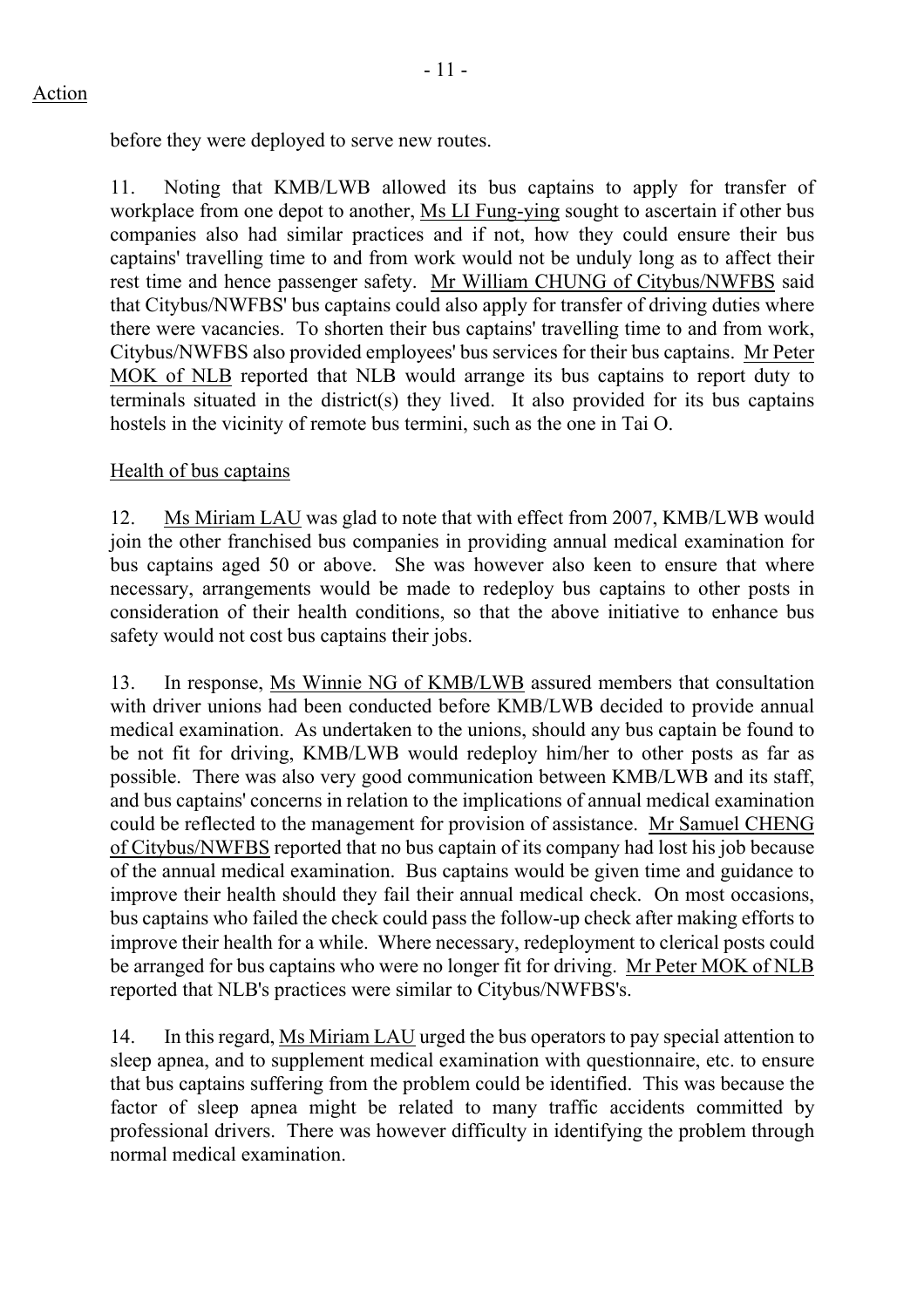#### Employment terms of bus captains

15. While supporting the need to ensure sufficient rest for bus captains, Mr WONG Kwok-hing also opined that one of the factors that had affected the safety of KMB/LWB's operation was that in recent years, it had taken the lead to change the employment terms for their bus captains to contract terms, so that it had the highest percentage of bus captains employed under contract terms. Pointing out that the above employment arrangements had posed immense psychological pressure on bus captains, which in turn could directly affect the safety of bus operation, he urged the Administration to freeze KMB/LWB's percentage of bus captains under contract terms before the causes of bus accidents involving KMB/LWB were identified. In this connection, he also highlighted and showed appreciation for Citybus/NWFBS and NLB's relatively low percentage of bus captains under contract terms. In response, DC for T/TS&M said that KMB/LWB had analyzed the accident rates of non-contract and contract bus captains and the findings did not show evidence that the contract bus captains had a higher accident rate than the non-contract captains. Detailed findings were shown in Annex III to LC Paper No. CB(1)783/06-07(01). She also pointed out that before starting to employ new bus captains on contract terms, KMB/LWB had consulted its trade and driver unions. Noting the above response, Ms LI Fung-ying demanded that the Administration should clarify whether the trade and driver unions had really been "consulted" and had indicated agreement to the plan, or that they had merely been "notified".

## Retrofitting seatbelts on franchised buses

16. Noting that most fatal bus accidents involved passengers being thrown out from the upper saloon of the bus after collision with another vehicle, Mr WONG Kwok-hing proposed that only buses which had seatbelts at their exposed seats should be allowed to run on the highway, roads with many bends and other high-risk roads. In response, DC for T/TS&M reported that most buses plying such roads were already new buses equipped with seatbelts. Notwithstanding, the Administration would liaise with the franchised bus operators on the possibility of deploying buses with seat belts for such routes as far as possible. In response to Mr WONG's demand for a more positive reply, DC for T/TS&M stressed the need to examine with the franchised bus operators the situation first. She further pointed out that bus safety also hinged on many other factors, for example, bus captains' driving attitude. Mr WONG expressed great disappointment at the response.

17. Mr WONG Kwok-hing expressed dissatisfaction with the progress of retrofitting seatbelts on franchised buses, which as he gathered from paragraph 3 of the Administration's paper was going nowhere. In response, DC for T/TS&M reported that the Administration had been closely following up with the franchised bus operators on retrofitting seatbelts on all exposed seats of franchised buses. The operators were also actively examining the matter with the major bus body builder which supplied most of the franchised buses in Hong Kong. It however took time to ascertain the technical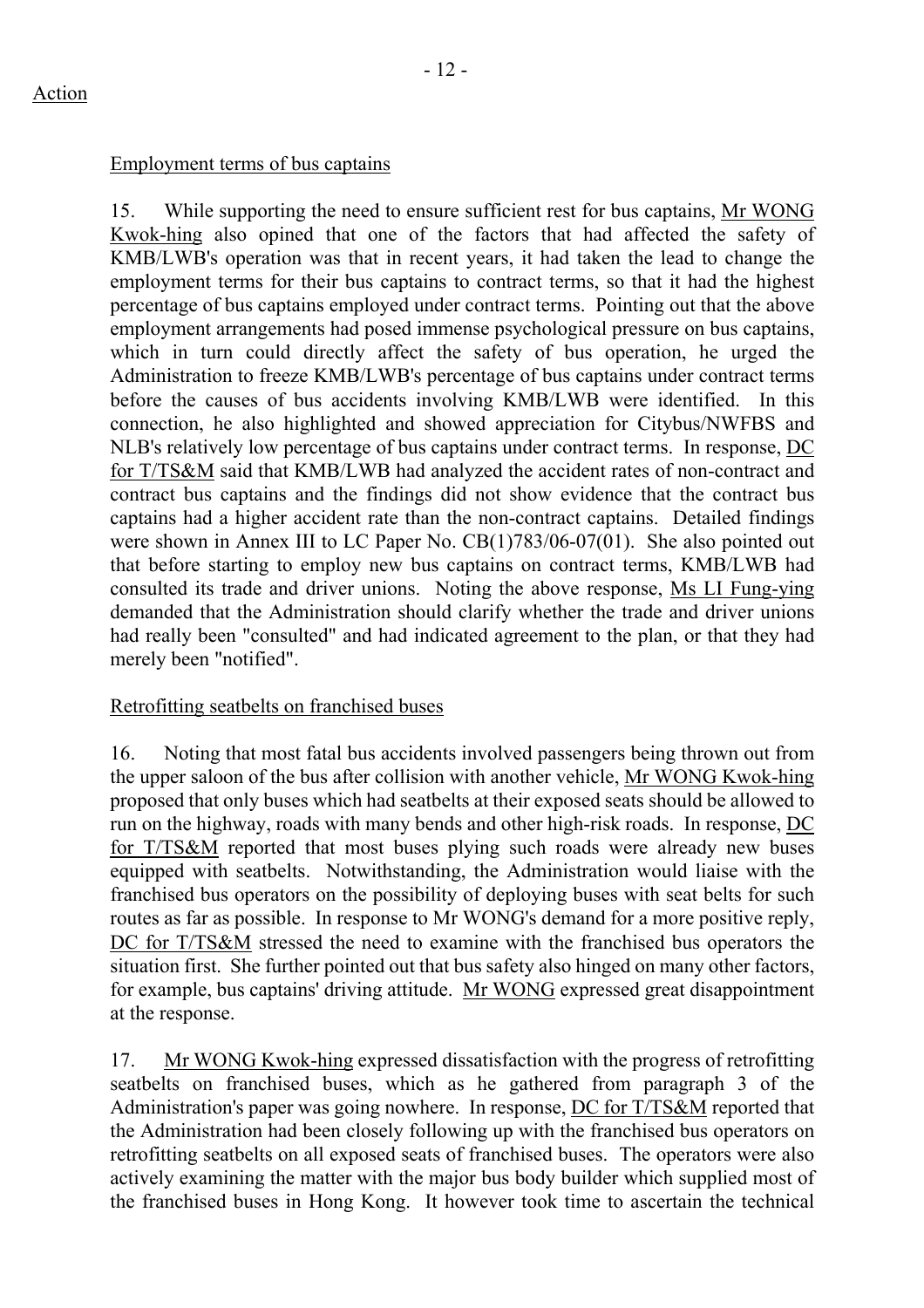viability of retrofitting seatbelts on buses not originally designed for and fitted with such facilities, as such would hinge on the structural designs of individual buses. Apart from the difficulty in ensuring the facilities so retrofitted would be effective, care also had to be exercised to ensure they could meet the safety requirements lest they would pose danger to passengers instead of protecting them.

18. Ms Miriam LAU observed that bus passengers seldom wore seat belts even when these were available. The reason might be that, as different from taxis and PLBs, there was no mandatory requirement for wearing of passenger seat belts on franchised buses. She therefore asked the Administration to consider also requiring bus passengers to wear seatbelts where such were available. DC for T/TS&M explained that in consideration of public acceptability and likely enforcement problems, at present bus passengers would only be encouraged to wear seatbelts where provided by stepping up publicity. Ms LAU was unconvinced, and said that legislation was also a form of publicity. Moreover, PLB passengers were required to wear seatbelts despite similar enforcement problems. In response, DC for T/TS&M said that the Administration intended to ascertain the effect of publicity efforts first before resorting to legislation.

19. Referring to the Administration's report on the progress of retrofitting seatbelts on existing buses, Mr LAU Kong-wah did not agree that nothing could be done to retrofit seatbelts on buses produced by manufacturers who were no longer in operation, claiming that expert assistance could be sought to solve the technical problems involved. He also did not agree that practices of other countries on the requirements of fitting and fastening of seatbelts on buses should be used to account for the lack of legal requirements for the provision of seatbelts on passenger seats of buses designed for urban use in Hong Kong. This was because the situation in Hong Kong, where the roads were narrow but many double-decker buses had to be used because of the large number of bus passengers, was unique. Mrs Selina CHOW echoed his views. In response to Mr LAU on plans to improve the safety of its operation in consideration of the large number of passengers KMB/LWB served, Ms Winnie NG of KMB/LWB acknowledged the unique nature of bus operation in Hong Kong, and stressed KMB/LWB's readiness to take measures accordingly to enhance operational safety. She however pointed out that the retrofitting of seatbelts on buses involved many technicalities. For example, whether the buses could withstand the impact posed by the additional anchor points arising from the facilities in an accident. Nonetheless, KMB/LWB would actively examine with its bus manufacturer the technical and financial feasibility of equipping with seatbelts all upper-deck seats of the new buses they purchased in future.

20. Having regard that PLB passengers were already required to wear seatbelts, the Chairman shared Ms Miriam LAU's view on the need to ensure fairness and also require bus passengers to wear seatbelts where such were available. He also opined that technical and financial viability should not be used as an excuse for procrastinating retrofitting of seatbelts on franchised buses. Highlighting bus passengers' anxiety when riding on buses without adequate safety device to stress the importance of seatbelts, Mr LEE Wing-tat agreed that existing buses should be retrofitted with seatbelts as soon as practicable, and that passengers should be required to wear them when these were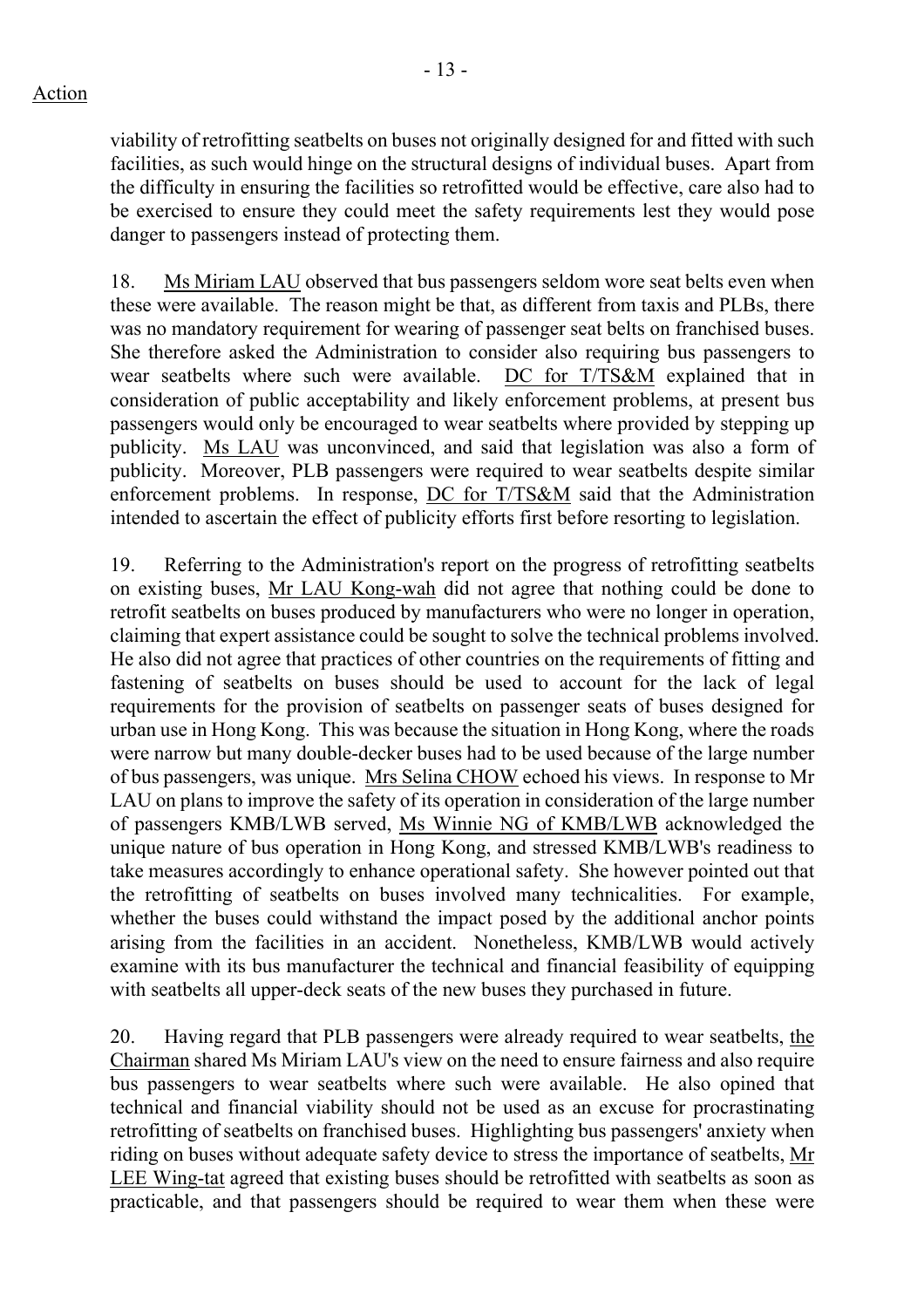# Bus design

21. Mrs Selina CHOW highlighted cases of traffic accidents where the design of the vehicle body had greatly affected the number of casualties/fatalities, and opined that there might be a need to review the design of bus structure and body to provide maximum protection for bus passengers. In response to her on whether any study in this regard had been conducted, Mr LUI Po-chiu, Operations Director of KMB/LWB, elaborated that all buses which KMB/LWB purchased were well-tested standard buses manufactured overseas. KMB/LWB had already examined with the bus manufacturer concerned on possible improvements to the design of bus structure and body after the occurrence of bus accidents involving KMB/LWB. It had been confirmed that the alloy used to produce the bus body was most commonly used in Europe and was even stronger than steel. As to the bumper, it might not be desirable to use harder material because such might create more injuries.

22. In response to the Chairman's call upon the Administration to review the design of bus structure and body to ensure maximum protection for passengers, DC for T/TS&M said that the Administration had already asked the bus companies concerned to examine whether any improvement could be introduced in this regard. Ms Winnie NG of KMB/LWB added that the aluminium alloy presently used for buses, though lighter, was in fact stronger and could better protect passengers than iron, which was used in the past. DC for T/TS&M echoed her point, and pointed out that aluminium alloy had already been used on buses for many years, and could improve stability of the bus. She further assured members that the structural safety of every model of franchised bus had in fact been confirmed by subjecting it to various computer simulation and field tests during the design stage by the manufacturers.

# Causes of bus accidents and remedial measures

23. Mr LAU Kong-wah referred to the three fatal bus accidents that had caused grave public concern, and asked the Administration if it had conducted any study to identify the causes, so that proper remedial actions could be taken to prevent recurrence of similar incidents in future. In response, DC for T/TS&M said that as the said accidents were still under Police investigation, the Administration could not openly discuss their causes. She however pointed out that in recognition of the importance of the driving behaviour in preventing traffic accidents, the Administration had already been closely liaising with bus companies on how to gear up training for their bus captions, and on measures to reduce the stress felt by bus captains while on driving duties. In this connection, Ms Winnie NG of KMB/LWB added that KMB/LWB had already designated a special task force to follow up on the accidents to enhance the safety of bus operation and prevent recurrence, such as by examining with different bus manufacturers possible improvements to the bus body, liaising with staff unions on what could be done to enhance both bus captains' and passengers' safety awareness, etc. Mr Samuel CHENG of Citybus/NWFBS said that on the part of Citybus/NWFBS, the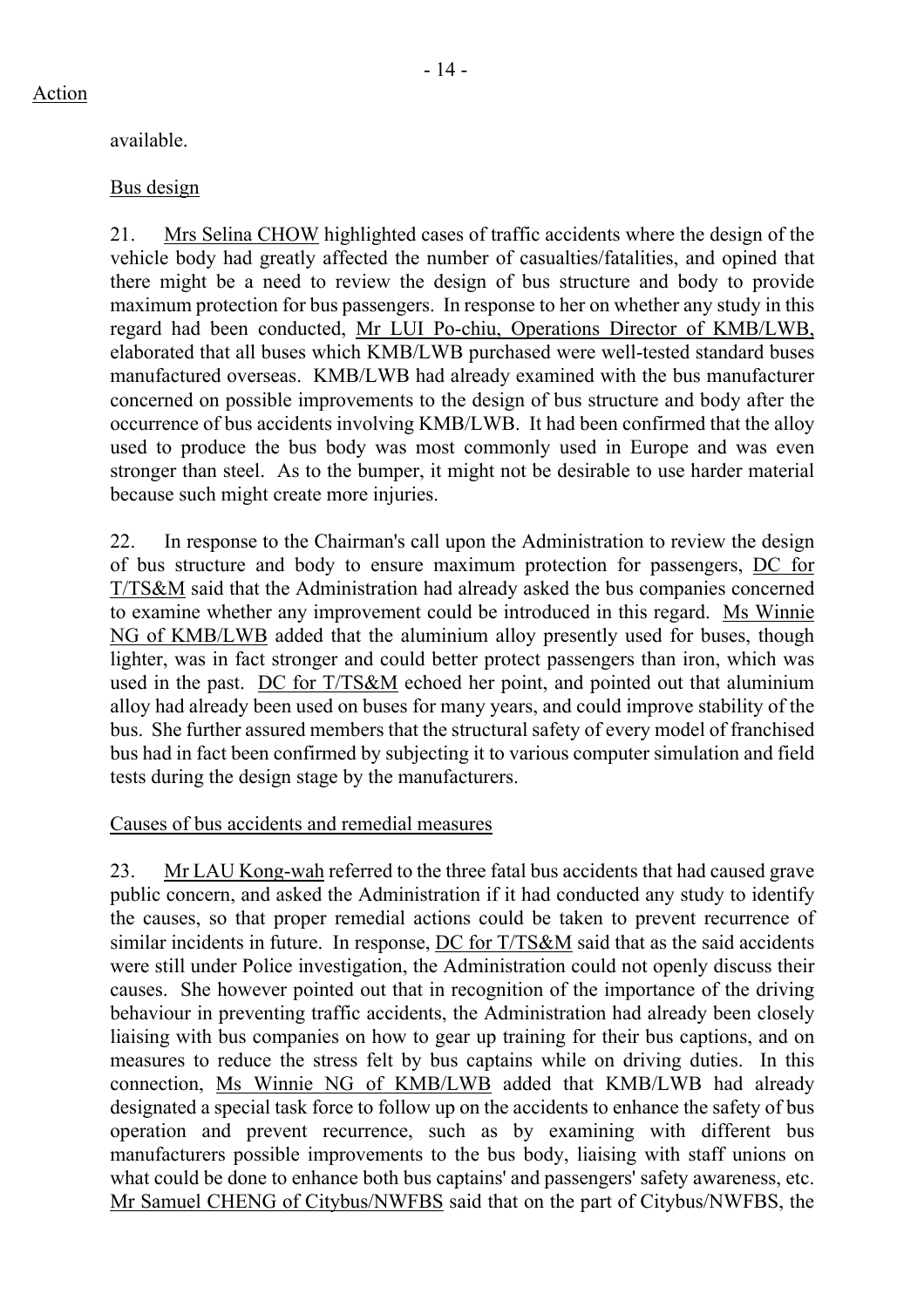focus had been placed on providing bus captains with regular training and refresher courses to improve their road safety awareness and driving skills and behaviour. Citybus/NWFBS also had a team of plain-clothes inspectors who conducted random checks on bus captains' driving manner and made recommendations for improvements and retraining where necessary. Mr Peter MOK of NLB added that due to the challenging road conditions of NLB's routes, NLB had always placed great emphasis on its bus captains' driving behaviour and road safety awareness. NLB would also examine with its bus manufacturer possible improvements should any accident that related to the design of the bus body occur.

24. Mrs Selina CHOW was glad to note the formation of the above task force by KMB/LWB, and enquired about its work plan and whether representatives from the Administration and engineering professionals were represented therein. In response, DC for T/TS&M confirmed the involvement of Government engineers in the force. At Mrs CHOW's request, Ms Winnie NG of KMB/LWB agreed to report to the Panel on the work plan and findings of the task force in due course. However, owing to the complexity of the technical issues surrounding seat belt installation on double-deck buses and the unique nature of bus operations in Hong Kong, it was difficult to make a commitment as to when the report could be submitted.

25. Pointing out that the first of the above three fatal bus accidents happened a long time ago, Mr LAU Kong-wah expressed disappointment that little progress had been made in identifying their causes, and in the pursuit of measures to further enhance safety of franchised bus operation*,* so that similar accidents had continued to occur.Ms Miriam LAU also opined that although the Police were still conducting investigations on the accidents, the Administration and the bus companies should adopt a more active attitude and start making efforts to minimize the accidents. In response, DC for T/TS&M reiterated that in recognition of the importance of the driving attitude/behaviour of bus captains in ensuring safe bus operation, the Administration had already been working closely with bus operators in improving driver training. The findings of the task force would also be reported to members in writing when available. In response to Mr LAU on whether insufficient safety awareness had been identified to be the cause of the bus accidents, DC for T/TS&M said that a macro perspective should be adopted to assess and tackle the problem. As such, apart from making efforts to improve the driving behaviour of bus captains, measures were also taken to enhance passengers' safety awareness.

26. Mr LEE Wing-tat echoed Mr LAU Kong-wah's views above, and expressed grave dissatisfaction with the Administration's work in enhancing bus safety. To expedite improvements and avoid procrastination, he indicated that he would consider inviting the Panel to move a motion for debate in Council to condemn the Administration for failing to put in place adequate measures to enhance bus safety at the next Panel meeting.

KMB /LWB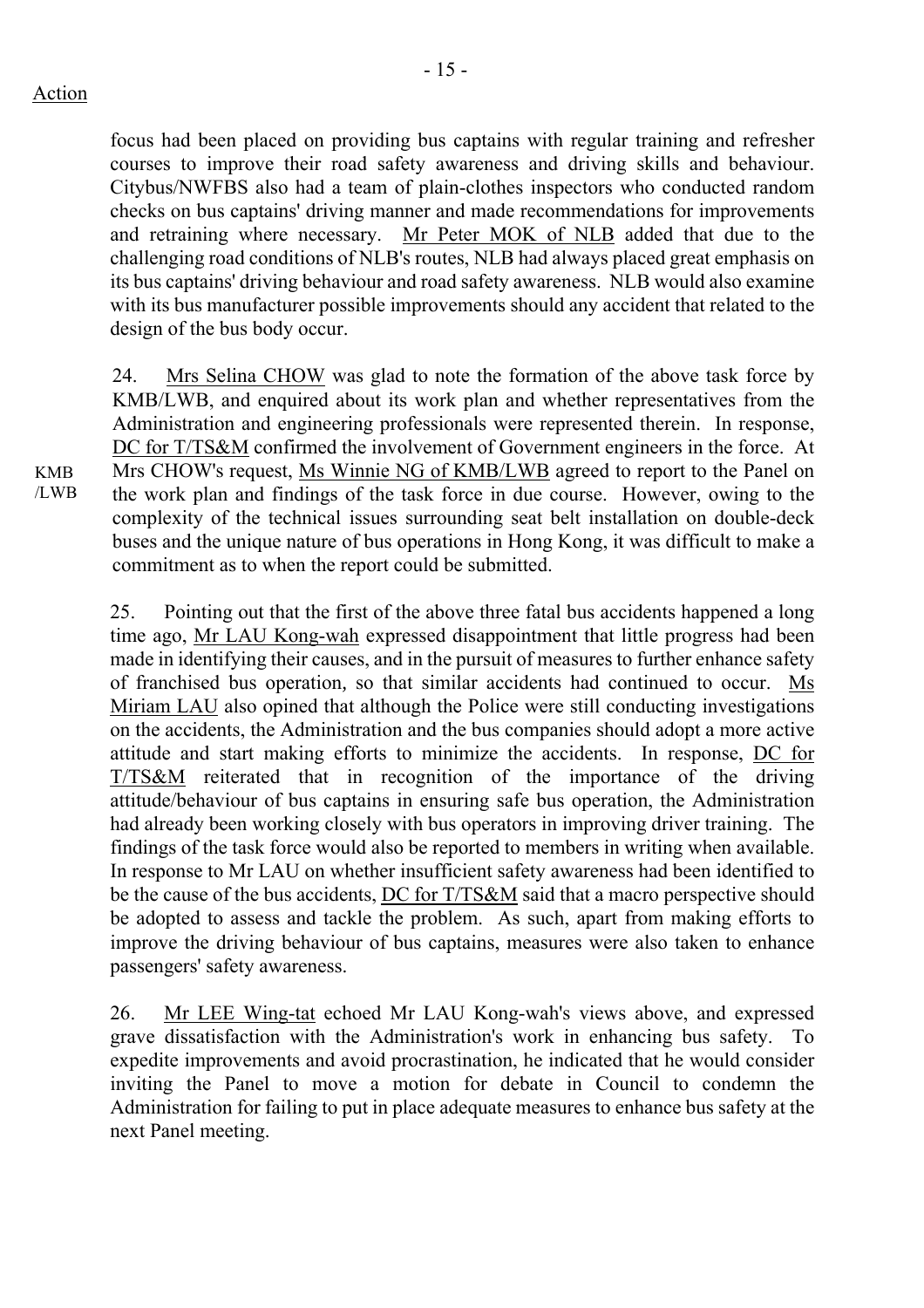Action

Admin

27. Unsatisfied with the Administration's work in ensuring safety of franchised bus operation, members decided to continue to follow up the issue at the next meeting of the Panel to be held on 23 March 2007. They also agreed to request the Administration to introduce seatbelt legislation to cover exposed seats of buses equipped with seatbelts, speed up work relating to the retrofitting of seatbelts on existing buses, redeploy buses not equipped with seatbelts away from risky routes, review the design of bus structure and body to provide maximum protection for passengers, review the arrangements for employing bus captains under contract terms and the working schedule for bus captains to further enhance bus safety, etc. They also requested the Administration to provide information, inter alia, on the root causes of the three fatal accidents involving buses as well as the remedial actions taken to prevent recurrence of similar incidents in future. Members also considered it necessary for the Secretary for the Environment, Transport and Works, the Commissioner for Transport and representatives of the Police to attend the next meeting to answer members' questions.

#### **V Traffic and transport arrangements for the commissioning of Hong Kong – Shenzhen Western Corridor and Sheung Shui to Lok Ma Chau Spur Line** *(LC Paper No. CP(1)1040/06* **07(01) Submission from Vuon Long District**  $\sum_{n=1}^{\infty}$

| $(LC \n(100 \n(111040/00-0)$       | - Submission from ruen Long District  |
|------------------------------------|---------------------------------------|
|                                    | Council                               |
| LC Paper No. $CB(1)1004/06-07(05)$ | - Information paper entitled "Traffic |
|                                    | and Transport Arrangements for the    |
|                                    | Commissioning of Hong Kong -          |
|                                    | Shenzhen Western Corridor"            |
|                                    | provided by the Administration        |

28. The Chairman welcomed representatives of the deputations to the meeting. He reminded the representatives of the deputations that when addressing the Panel, they would not be covered by the protection and immunity provided under the Legislative Council (Powers and Privileges) Ordinance (Cap. 382), and their papers or written submissions were also not covered by the Ordinance.

# Presentation by the deputations

## Tai Wo Motors Ltd.

29. Mr Aaron NG, Chairman of the Limited, said that his company fully supported the Government's policy to allow public transport operators to provide services at the boundary control points.

# The Fraternity Association of N.T. Taxi Merchants

30. Mr HO Che-kan, Chairman of the Association, said that his association welcomed the Government's decision to open the Hong Kong-Shenzhen Western Corridor (HK-SWC) and the Lok Ma Chau (LMC) Terminus to taxis which had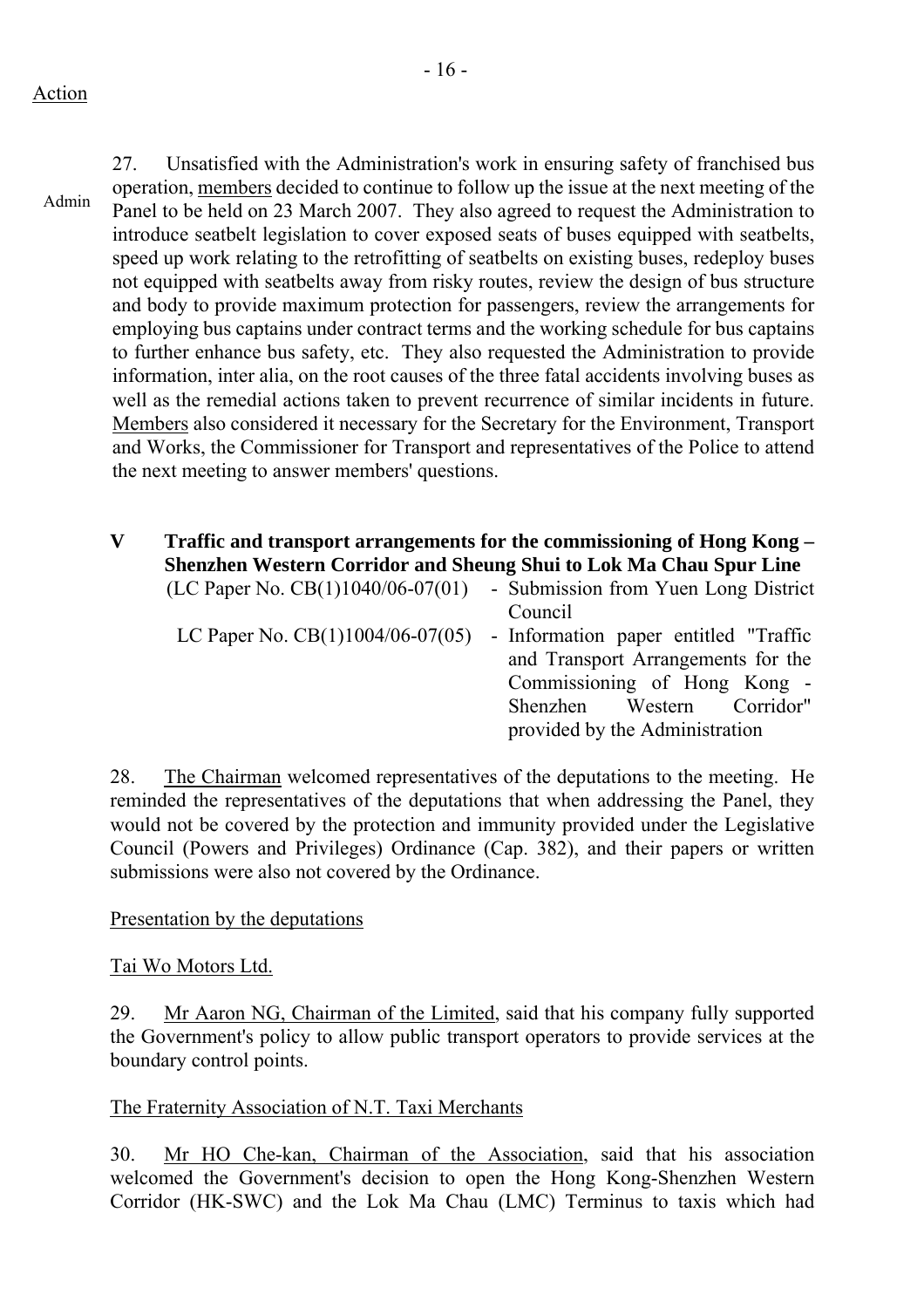experienced a very hard time in recent years. Mr HO said that the non-franchised buses (NFBs) should not be allowed to access the two new control points as they did not provide regular bus services.

United Friendship Taxi Owners & Drivers Association Ltd. *(LC Paper No. CB(1)1034/06-07(02))*

31. Mr LEUNG Chak-sang, Chairman of the Association, said that the HK-SWC provided a convenient boundary crossing point for travellers, and the Government should provide sufficient spaces for taxi operation at the control point.

# Taxi Dealers & Owners Association Limited

32. Mr NG Kwan-sing, President of the Association, said that his Association supported the arrangement of allowing taxis to access the new control points. As taxis provided legitimate public transport services but suffered from poor business, there should be restrictions on other transport modes to access the new control points.

Hong Kong, Kowloon and New Territories Public & Maxicab Light Bus Merchants' United Association *(LC Paper No. CB(1)964/06-07(02))*

33. Mr LEUNG Hung, Chairman of the Association, said that whilst supporting the Government's policy to allow minibuses to access the public transport interchanges (PTIs) at the HK-SWC and the LMC Terminus, the Association strongly requested that, for the sake of fairness, the Government should tender out the new green minibus routes serving the new control points.

New Territories Taxi Drivers' Rights Alliance

34. 梁宇榮先生, 主席 of the Association, said that although the Alliance favoured the policy of permitting taxis to operate at the new control points, it was concerned that the permission for 1 500 private vehicles to use the new control points might lead to the private vehicles providing illegal transport services to the travellers. He requested that the Government should take enforcement action against such illegal activities.

## Urban Taxi Drivers Association Co., Ltd.

35. Mr KWOK Chi-piu, Chairman of the Association, said that since the Transport Department and the Police had not taken strict enforcement actions at the LMC control point, many vehicles had been providing illegal transport services at the control point. He requested that the Government should take adequate measures at the two new control points to protect the interests of the legitimate transport service operators.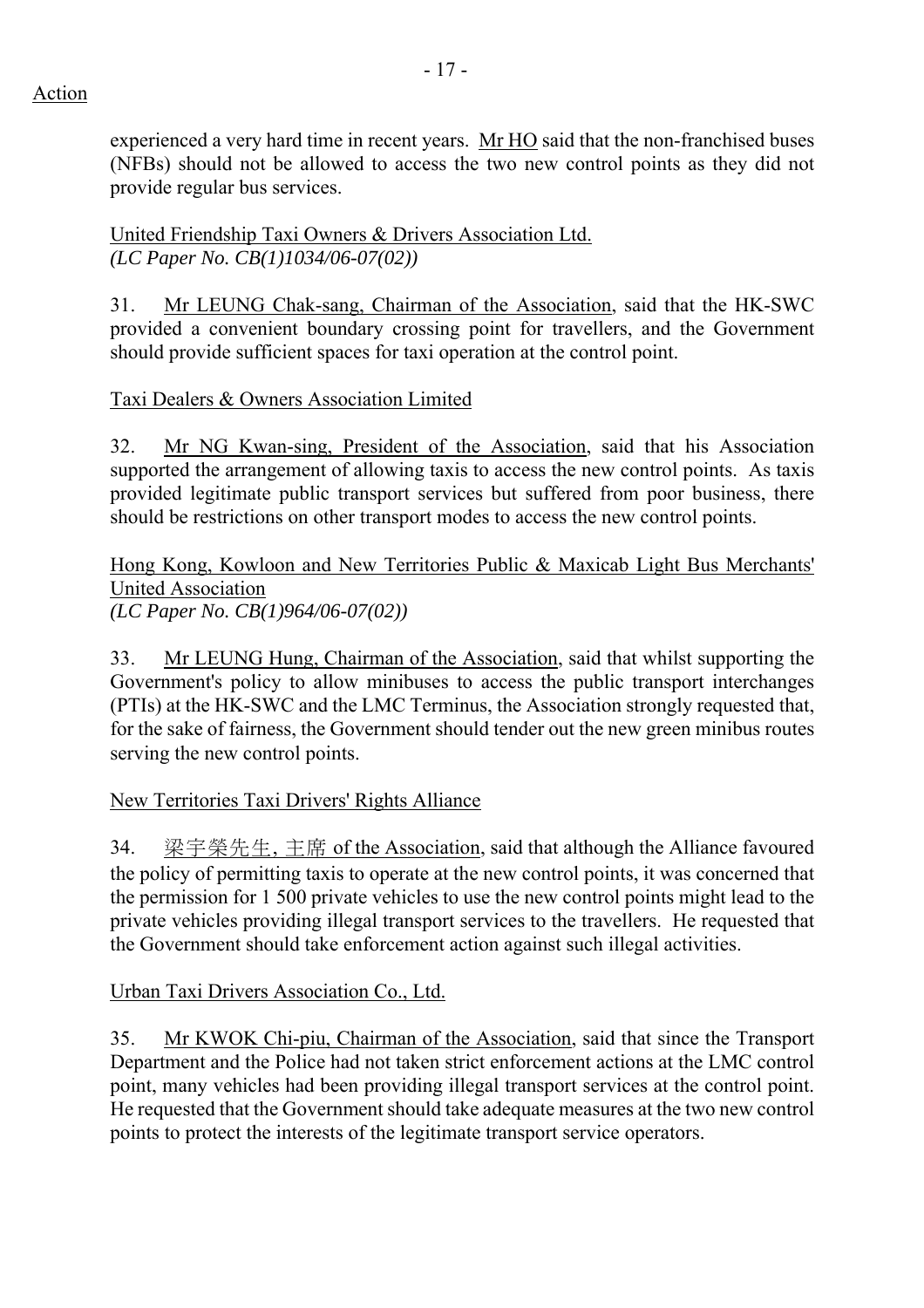# Right for Taxi Owner and Driver Association Limited

36. 余叙勤先生, 副主席 of the Association, said that the Association welcomed the opening of the two new control points to taxis, but objected to any move to allow the NFBs or private vehicles to provide transport services at the control points, as it would lead to a price war in which taxis would be put in an disadvantageous position.

# Quadripartite Taxi Service Association Ltd.

37. 劉劍魂先生, 主席 of the Association, said that despite that taxi operators had to pay to the Government a high tender price for their licences, they faced unfair competition from other transport service providers. For example, the number of cross-boundary bus services had been increasing all the times. He said that the laid down policy for the transport arrangements at the new control points should not be subject to any further change.

# Sun Hing Taxi Radio Service General Association

38. Mr CHAN Wai-ming, Chairman of the Association, said that his Association welcomed the arrangement for taxis to access the two new control points, and requested that the arrangement should be implemented as soon as possible.

Non-franchised Public Buses Workers Association *(LC Paper No. CB(1)1040/06-07(02))*

39. Ms SO Po-lin, Chairman of the Association, said that the NFBs provided special transport services to organizations such as travel agencies, schools and community organizations. The closure of the new control points to NFBs was both unfair and unreasonable to the operators and members of the public. A travel group of, say, tens of people could not be expected to take taxis to travel to or from the control points. It would not be practicable for a tour guide to take care of a group of travellers by using taxis. The use of NFBs for travelling would help relieve the traffic congestions at the control points.

## Public Light Bus General Association *(LC Paper No. CB(1)954/06-07(01))*

40. Mr LING Chi-keung, Chairman of the Association, said that the Government should relax the restriction on red minibuses in accessing the LMC Terminus, and should award, through open tender, the green minibus route servicing the LMC **Terminus** 

# Association of N.T. Radio Taxicabs Ltd.

41. Mr Sunny CHAN, Vice Chairman of the Association, said that whilst supporting the arrangement for allowing taxis to access the two new control points, the Association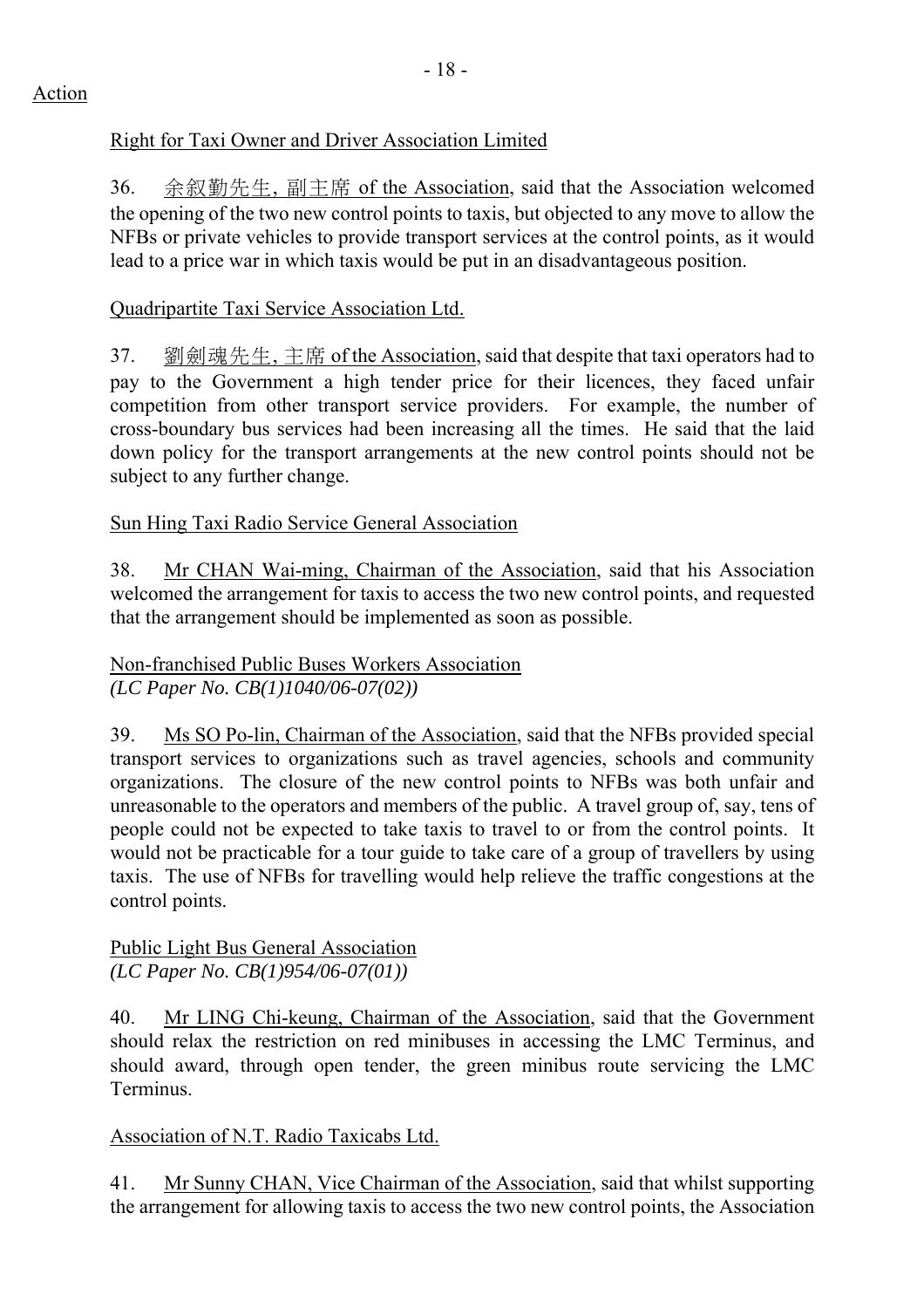requested that measures should be taken to ensure the smooth traffic flow in the closed area to facilitate the operators. For the sake of traffic control, NFBs should not be allowed to access the control points.

The Hong Kong Taxi & Public Light Bus Association Limited

42. Mr TONG Yeuk-fung, Chairman of the Association, said that the Association supported the proposed transport arrangements at the new control points put forward by the Government.

## Hong Kong Tele-Call Taxi Association

43. Mr WONG Yu-ting, Chairman of the Association, said that since the NFBs were allowed to use the LMC control point, they should not be permitted to extend their business to the new control points.

# 汽車交通運輸業總工會非專利巴士分會

44. 梁世華先生, 主任 of the Association, said that it was unfair that the NFB operators had not been involved nor consulted in the planning of the transport arrangements for the new control points, although all other transport service operators had been involved, and provided with the necessary facilities.

## China Hong Kong and Macau Boundary Crossing Bus Association *(LC Paper No. CB(1)964/06-07(01))*

45. Mr CHAN Chung-yee, Secretary General of the Association, said that it would not be fair to allow NFBs to use the new control points, as the other types of public transport, including franchised buses, cross-boundary coaches and minibuses were subject to quota control, whereas NFBs were not controlled by a quota system. Under the existing arrangement, only two franchised bus routes, three minibus routes, and about 300 cross-boundary coaches were permitted to access the new control points. If the 5 000 odd NFBs were allowed to access the new control points, they could convey nearly seven million commuters a day. It would be impracticable to allow only some of the NFBs to use the new control points. If the 2 000 odd red minibuses were also granted access the new control points, more than 10 000 public transport vehicles would have the right to access the control points. To facilitate tourists, the best arrangement was to relax the quota on the cross-boundary coaches in using the control points, which would result in lower fares for the commuters.

The Motor Transport Co. of Guangdong and Hong Kong Limited

46. Mr ZENG Hongan, Chairman of the Company, said that the Company was the first company providing cross-boundary coach service and had been operating the service at the various control points for 27 years, contributing to the development of the two places. At present, there were about 1 000 cross-boundary coaches providing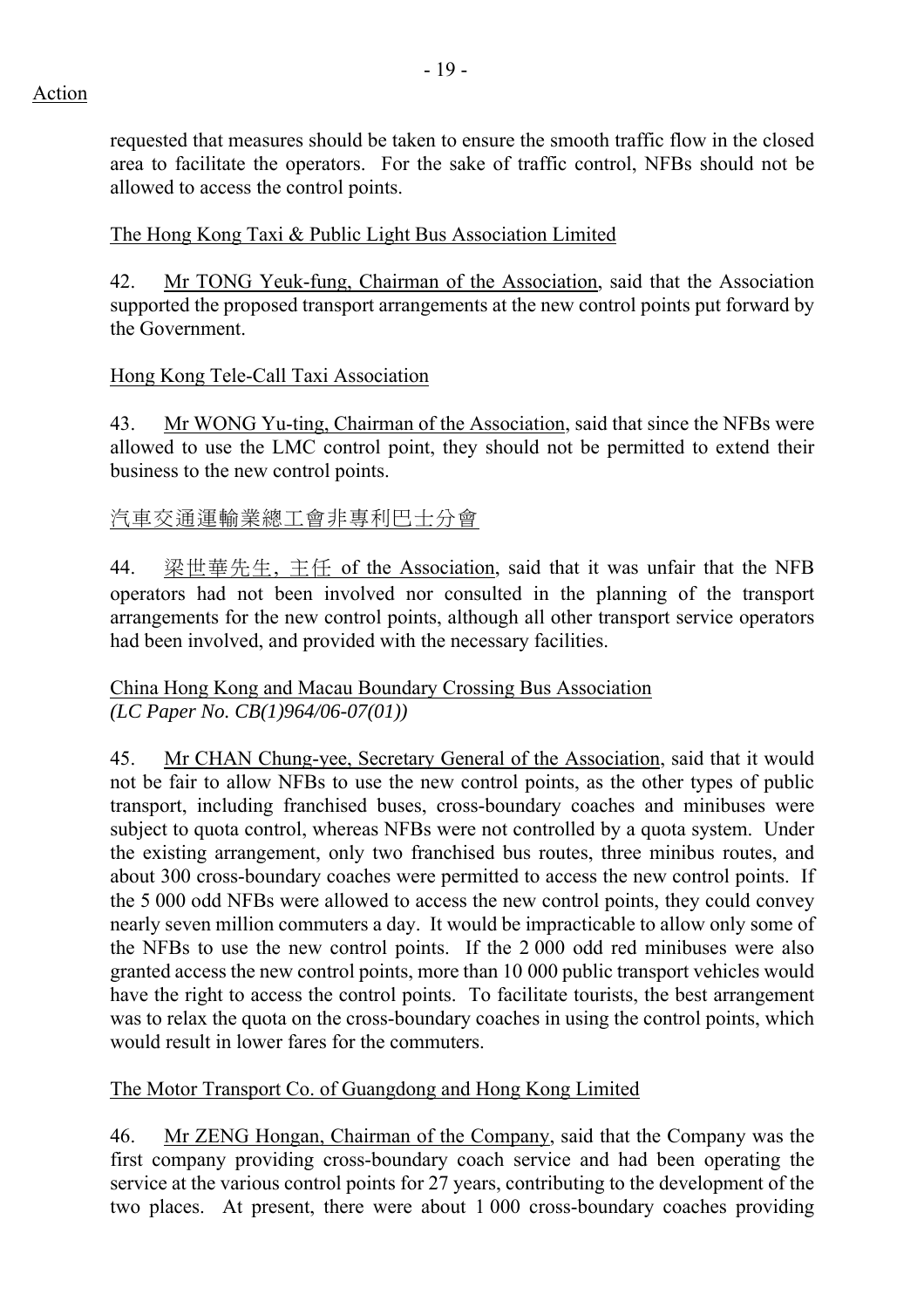efficient transport services for commuters. With the opening of two new boundary crossing points, the Company was very concerned about the need of careful planning for transport services at the control points, so as to maintain the viability and cost-effectiveness of the different modes of transport services.

# Hin Wan Bus Management Ltd.

47. Mr YU Ka-hung, Managing Director of the Association, said that if all types of transport services, including NFBs, light goods vehicles and red minibuses, were granted access to the two new control points, and if there was not a quota system to restrict the number of franchised buses, green minibuses and cross-boundary coaches serving the control points, it would only create uncontrollable traffic chaos, putting enormous pressure on the frontline enforcement personnel, e.g. the Police, Immigration and Customs & Excise officers, and causing inconvenience to the passengers. The established transport management system should be maintained to allow different transport trades to play their respective roles in providing transport services to the public. The quota system had been operating effectively at the control points and should continue to be used.

# Wing Lee (Kong Shum) Transportation Ltd.

48. Mr CHEUNG Kim-ping, Assistant General Manager of the Association, said that the opening of the new control points to taxis would lead to more serious and widespread illegal practices among the taxi operators. The small size of the PTI at the LMC Terminus would not be able to accommodate the 18 000 taxis allowed to access the control point. The traffic situation at the new control points could turn into a nightmare, and competition among the different operators would be extremely intense, e.g. there were about 1 000 cross-boundary coaches running at the various control points. If other types of transport service were allowed to operate at the new control points, they should be subject to the licence control.

## Zhan Gang Tourist Transportation Co Ltd.

49. Mr LAU Wing-tsan, Managing Director of the Association, said that it had been the Government's policy to use a quota system to control the international passenger transport service at the various control points. It would only cause unfair competition, inconvenience and safety risks to the passengers, and enormous pressure on the enforcement personnel, if transport service operators other than franchised buses, minibuses and taxis were allowed to provide service at the control points. A departure from the existing transport policy for the control points would lead to serious consequences on the traffic situation in the Frontier Closed Areas.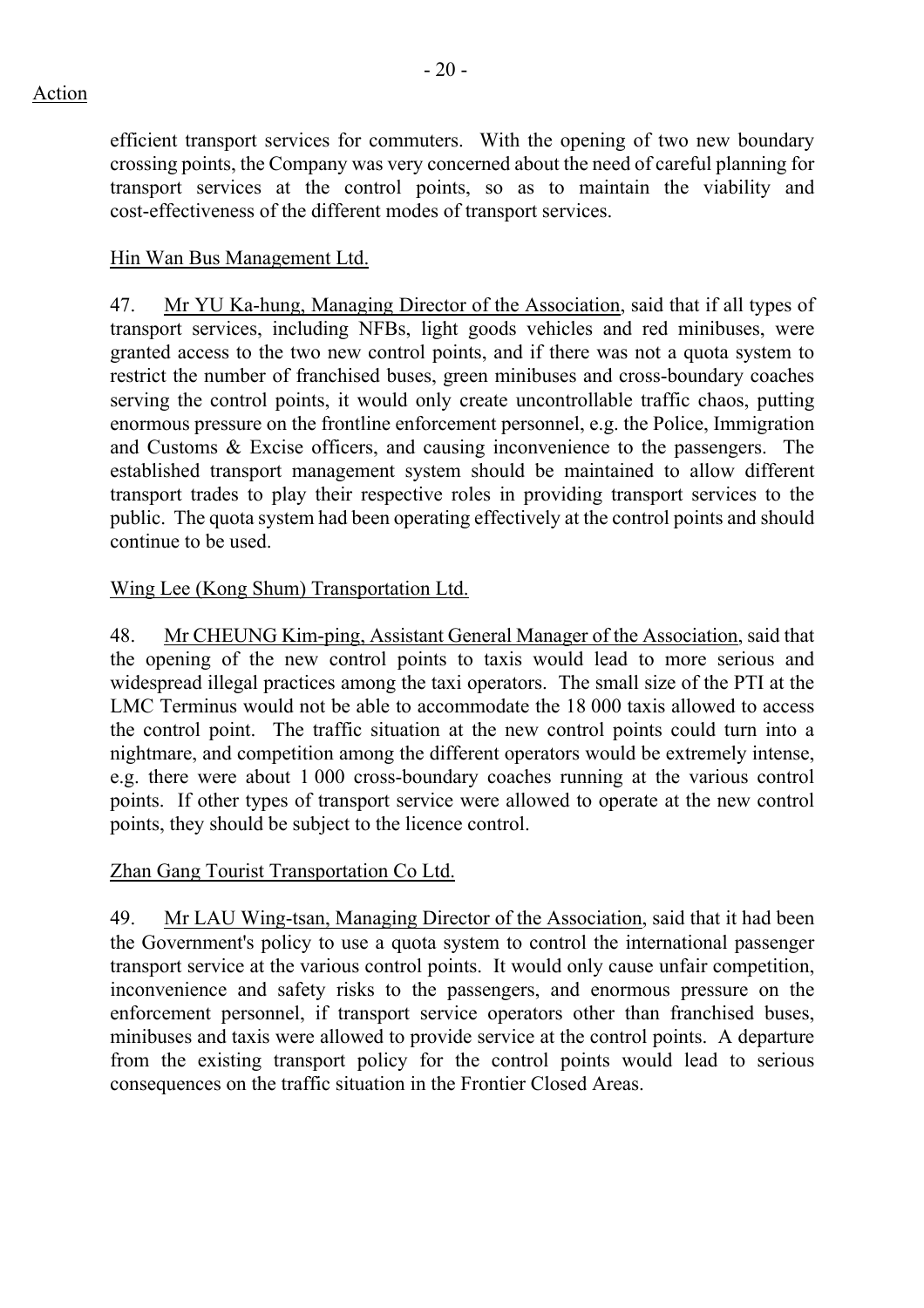# Eternal East Cross-Border Coach MGT Ltd.

50. Mr LIN Chung-fai, General Manager of the Association, said that transport services and control at the boundary control points should be carefully planned or else a bottle-neck would be created in the closed area causing inconvenience, chaos and safety risks to the users. The various control points should be designated for use by different types of travellers and transport service operators. If there was not a quota system to control the number and types of vehicles entering the control points, a lot of malpractice would follow, e.g. touting of passengers, "discount taxis", smuggling, etc. The control points should not be opened to all types of vehicles at the expense of passenger safety and a smooth traffic flow.

## Hongkong Guangdong Boundary Crossing Bus Association *(LC Paper No. CB(1)658/06-07(01))*

51. Mr Sammy CHOW, Chief Secretary of the Association, said that the Government had laid down policy on the roles of different transport modes, and the system had worked effectively over the years. The cross-boundary coaches had been designated to provide international passenger service at the control points, and this role should not be changed. Based on the proposed transport arrangements for the two new control points, the cross-boundary coaches would not be allowed to service the LMC Terminus, and were subject to a quota system in accessing the HK-SWC, whereas the number and timing for taxis accessing the control points were not restricted. The franchised buses and minibuses could increase their frequencies whenever necessary. Such an arrangement was unfair to the cross-boundary coach operators. If the operators of taxis and minibuses considered that the cross-boundary coach service was more lucrative, they should transfer their investment to the coach service.

## Kowloon District Tourists and Passengers Omnibus Operators Association *(LC Paper No. CB(1)1004/06-07(03))*

52. Mr LAI Chin-to, Chairman of the Association, said that the Association was greatly dissatisfied that the Government did not allow the NFBs to access the new control points. There were many advantages in allowing NFBs to operate at the new boundary crossings, namely the travel agencies could provide efficient and comfortable one-stop service to the travellers which should help foster Hong Kong's economy, and enhance Hong Kong's competitiveness in attracting tourists to visit the territory. The ban on NFBs at the new control points would deprive the passengers of their choice on transport services, and impose a bad image on the travellers. The carrying capacity of the NFBs was much larger than taxis and minibuses, and hence the number of vehicles in the closed areas could be reduced if NFBs operated at the control points. As a result, the traffic situation and the environment in the closed areas would improve significantly. He requested that the new control points should be opened to NFBs, for the sake of fairness, and a harmonious society. He said that many travel agencies had written in to support the opening of the new control points to NFBs.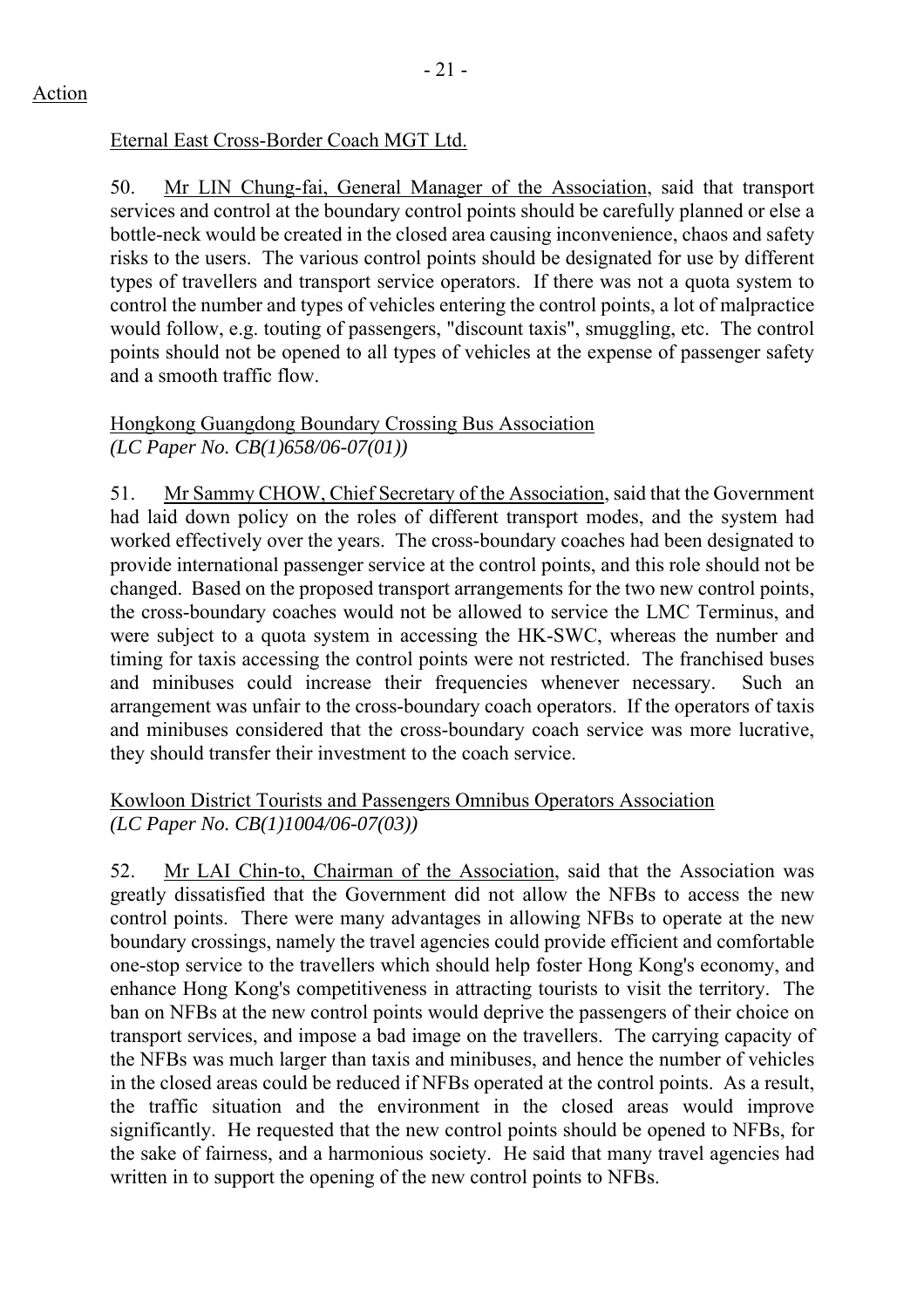# Association for the Right of Taxi Drivers

53. Mr Andy LI, President of the Association, said that the Association welcomed the provision of an all-weather taxi stand at the new control points. The Government, however, should step up traffic control at the taxi stands to prevent malpractices.

Tuen Mun District Tourists and Passengers Omnibus Operators Association *(LC Paper No. CB(1)988/06-07(01))* 

54. Mr YIP Wing-ching, Vice-Chairman of the Association, said that the banning of NFBs from using the new control points was unreasonable. There were many large housing estates in Yuen Long, Tuen Mun and Tin Shui Wai, and many community organizations in the area frequently organized economy local tours or tours to the nearby areas in the Mainland. The local residents were greatly dissatisfied that they could not hire the NFBs to access the new control points for travelling to the Mainland, as they belonged to the lower income group and could not afford hiring the cross-boundary coaches. As the residents traveled in groups, it was not suitable for them to use minibuses or taxis. Therefore it would only be reasonable to allow the NFBs access to the new control points.

# Yuen Long District Tourists and Passengers Omnibus Operators Association *(LC Paper No. CB(1)988/06-07(02))*

55. Mr CHEUNG Yick-shum, Chairman of the Association, said that the planning of the traffic arrangements at the new control points had been erroneous. The roads in Yuen Long had not been so planned as to accommodate the resultant large increase in vehicle volume after the opening of the new control points. The banning of NFBs from the new control points also deprived residents in Yuen Long a more economical and efficient means in travelling between Yuen Long and the Mainland, which was more frequent than that of other districts because many Yuen Long dwellers were the offspring of residents in Shenzhen, or came from the Mainland.

# New Territories Taxi Operations Union *(LC Paper No. CB(1)981/06-07(01))*

56. Mr CHAN Shu-sang, Chairman of the Association, said that the opening of the new control points would help improve the business of the taxis. He asked whether any toll fees would be charged for taxis using the HK-SWC. He said that the Association was concerned that the 1 500 private vehicles allowed to use the PTI at the HK-SWC might involve in operating illegal transport services, which would adversely affect the business of the taxis. Taxis operating as syndicates or by telephone appointments, which aimed at monopolizing taxi services at the control points, should also be disallowed. Enforcement actions should be stepped up to prevent such malpractices. The traffic arrangements at the LMC control point could be adopted in regulating traffic at the new control points.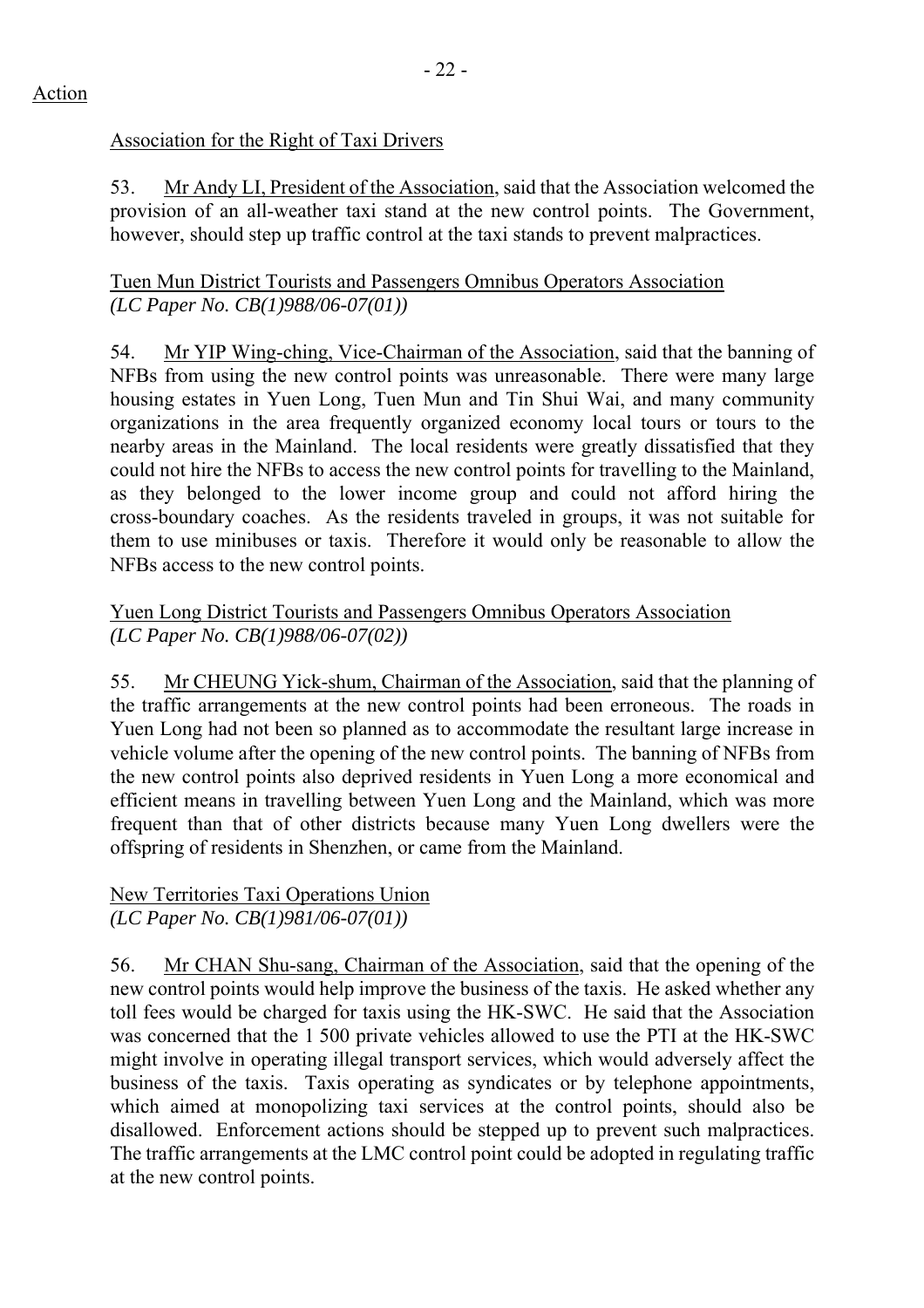# Public Omnibus Operators Association Ltd. *(LC Paper No. CB(1)981/06-07(02))*

57. Mr YEUNG Wai-hung, Chairman of the Association, said that it was ridiculous and irrational that the NFBs serving mainly the tourists were not allowed to access the new control points, which were supposed to be opened for cross-boundary travellers, to facilitate members of the public, and to help foster Hong Kong's economy. The tourist industry contributed considerably to Hong Kong's economy, and the NFBs played an important role in the tourist industry. The Travel Industry Council fully supported the opening of the new control points to the NFBs.

# Tsuen Wan District Tourists and Passengers Omnibus Operators Association *(LC Paper No. CB(1)1034/06-07(01))*

58. Mr TANG Chi-keung, Chairman of the Association, said that the Association was in a furor in response to the banning of NFBs from the two new control points. The Transport Department should provide a level-playing field for all types of transport service operators to provide services at the new control points. Because of the unfair arrangements of the Transport Department, the different operators had to argue for their right to access the new control points, which should be open to NFBs.

# Hong Kong District Tourists and Passengers Omnibus Operators Association *(LC Paper No. CB(1)1004/06-07(04))*

59. Mr CHAN Chi-tak, Chairman of the Association, said that the Association was discontented with the proposed transport arrangements at the new control points. He said that in the recent transport study report, taxis, minibuses and NFBs were classified as the same group of public transport, and yet only NFBs were excluded from servicing the new control points. It was a totally discriminatory act against the NFBs. The need for schools, housing estates, and community organizations to hire NFBs to access the control points should not be ignored. It would not be appropriate for taxis or minibuses to provide such services. The use of NFBs to access the control points would be more efficient, economical, and environmental-friendly. Based on the above, NFBs should be allowed to operate at the new control points.

# Wai Yik HK, Kln & NT Taxi Owners Association Ltd.

60. Mr LI Kwok-ying, Secretary of the Association, said that whilst the Association supported the Government's transport arrangements at the new control points, a lavatory should be provided near the taxi stands to facilitate the taxi drivers and passengers.

Taxi & P.L.B. Concern Group *(LC Paper No. CB(1)988/06-07(03))* 

61. Mr LAI Ming-hung, Chairman of the Association, said that the 1 300 odd cross-boundary coaches already catered for the need of travellers. NFBs should not be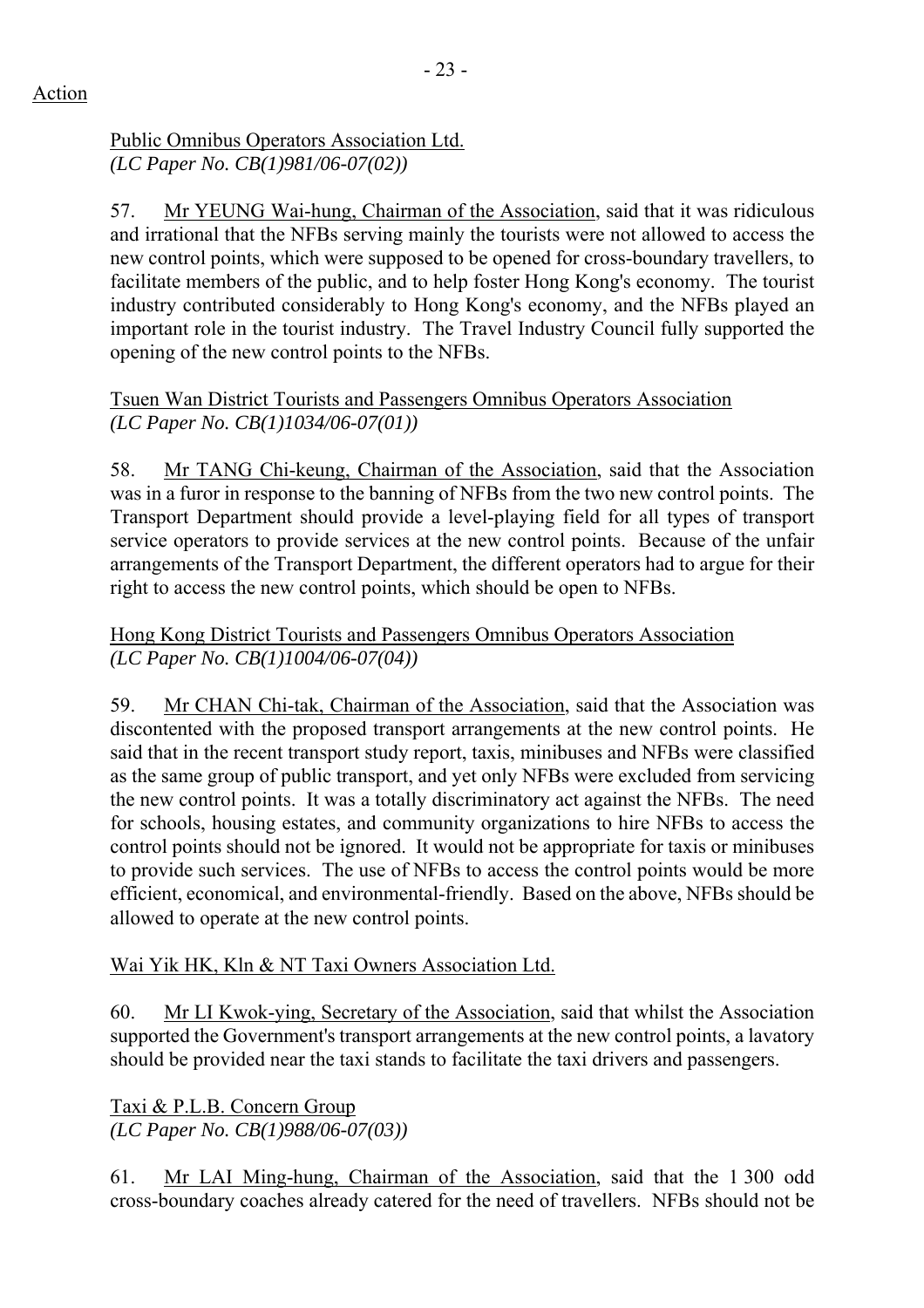classified as the same type of public transport service as taxis and minibuses, which could charge the passengers individually. The NFBs only served to relieve the burden of other mainstream public passenger carriers in conveying passengers during peak traveling periods.

# Discussion

62. Ms Miriam LAU said that the argument among the different types of transport service operators on the public transport arrangements at the two new control points reflected the difficulties faced by the operators in running their business. She opined that in the long term, the control points should be opened to all types of public transport services to facilitate the passengers, e.g. a quota system could be devised to allow NFBs to access the control points. However, the transport arrangements at the control points had to take into consideration the environment and limitations of the site. She was concerned that the cross-boundary coaches had to pay heavy fees to the relevant Mainland authorities, and operate under a strict quota system, which increased the operation costs of the coach companies resulting in high fares for passengers. Ms LAU asked whether the Government would discuss with the Mainland authorities concerned with a view to lowering the charges on cross-boundary coaches. For instance, negotiations with the Mainland authorities on the arrangement for cross-boundary goods vehicles had resulted in a relaxation on the restriction of the number of drivers using the same vehicle. Ms LAU pointed out that given the large number of taxis, particular attention should be paid to the arrangements for regulating the taxis entering the control points, or the confusion situation like that in the airport would emerge. Ms LAU opined that for the sake of fairness, interested parties should be given the opportunity to bid for the minibus routes for the new control points through open tender.

63. Mr Jeffrey LAM opined that despite that the opening of the HK-SWC was imminent, the detailed transport arrangements had not been clearly set out. With reference to paragraph 7 of LC Paper No. CB(1)1004/06-07(05) which indicated that the existing holders of private car quotas at other control points would be encouraged to use the HKSWC, Mr LAM asked whether the arrangement would apply to drivers of other vehicles as well. He also asked whether the existing holders of quotas at other control points could access both the existing and the new control points.

64. Mr WONG Kwok-hing remarked that the commissioning of the new control points should provide business opportunities for the transport service operators, and facilitate the travellers. The conflicts among the different operators mainly stemmed from the inconsiderate arrangements drawn up by the relevant bureau/department. Mr WONG asked whether the bureau/department concerned had consulted the operators and the related associations beforehand. Mr WONG opined that the primary consideration should be the need to facilitate the local passengers. For example, residents from remote areas needed transport services for group travel, and point-to-point journeys. The roads leading to the control points should be fully utilized. The different transport service operators should be allowed to compete on an equitable basis, and the passengers should be given the liberty to select the appropriate means of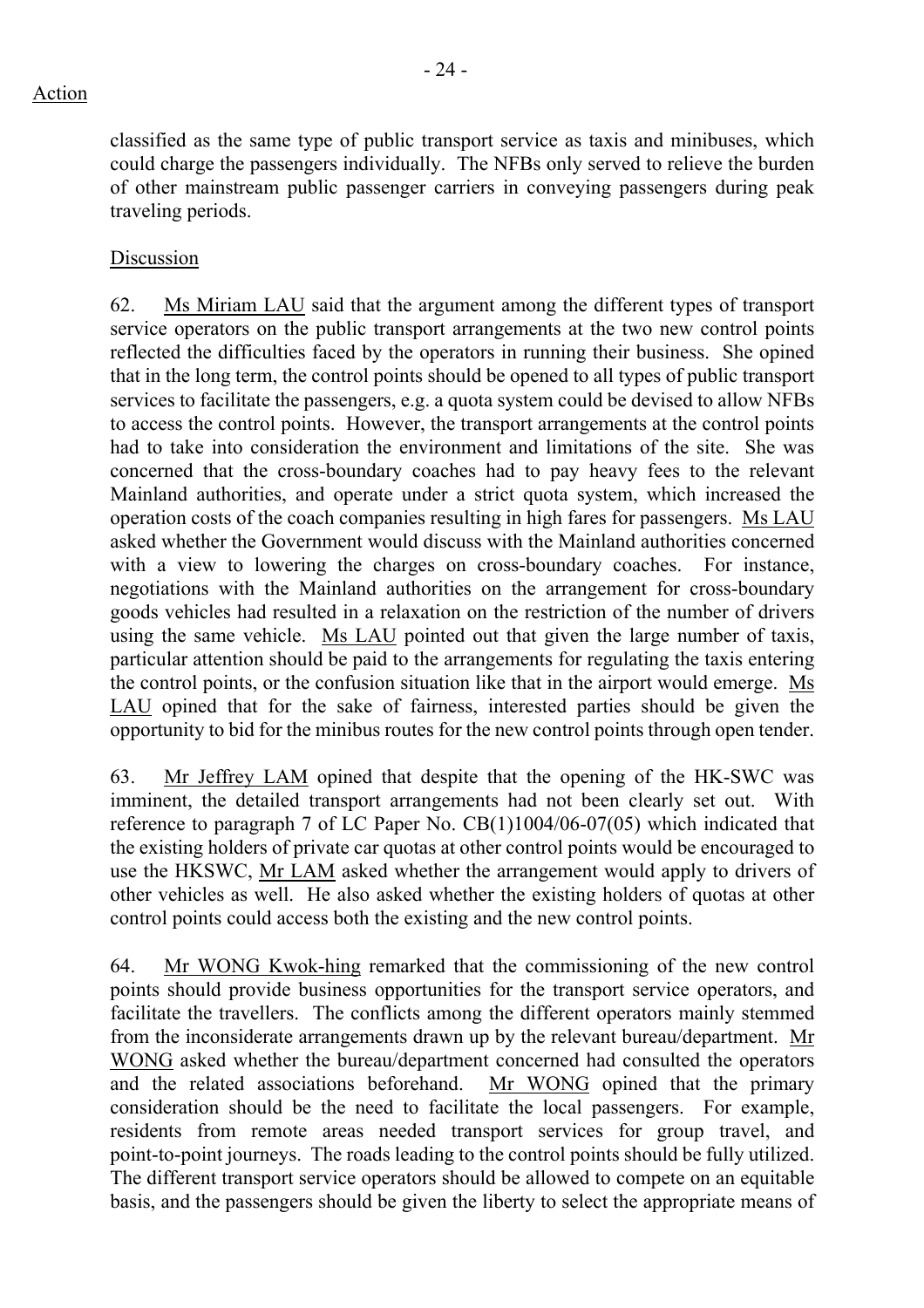transportation in traveling to and from the control points.

65. Deputy Secretary for the Environment, Transport and Works (Transport)3 (DS/ T3) responded that the Government had fully considered the interests of different transport trades and the need of the public in planning the transport arrangements for the new control points. Meanwhile, the government had to consider the geographic constraints of the sites, the security of the control points, and the corresponding transport arrangements on the Mainland side. She said that owing to site constraints, the PTI at the LMC Terminus had an area of only about 6 000 square metres. The closed road leading to the PTI was only 7.3 metres wide, and the environment permit issued by the Environmental Protection Department (EPD) had imposed a cap on the number of vehicle trips along the access roads to the PTI. On the Mainland side, passengers could only access the LMC Terminus through route No. 4 of the Shenzhen metro; other means of transportation, e.g. buses or coaches, would not be available upon commissioning. As far as the HK-SWC was concerned, the original planning of the control point was to cater for goods vehicles, and a small number of private cars and cross-boundary coaches. With the setting up of PTIs at the LMC Terminus and the HK-SWC, three franchised bus routes and two minibus routes would be allowed access to the control point. She supplemented that the minibus route for HK-SWC would be put up for open tendering, whereas in the case of the LMC Terminus, an existing minibus route serving Ha Wan Village, which was very near to the new control point would be extended to serve the LMC Terminus. DS/T3 pointed out that corresponding complementary transport arrangements would be provided on the Mainland side, and the Hong Kong Government could not unilaterally increased the number or types of vehicles accessing the control points. The planning of the transport arrangements at the two new control points had to be made in collaboration with the relevant Mainland authorities, having regard to the geographical and environmental constraints of the sites. She stressed that apart from the two new control points, passengers and the transport service operators could still make use of the existing control points at Lo Wu, Man Kam To, LMC and Sha Tau Kok. The Government would closely monitor the traffic situation after the opening of the new control points.

66. Ms LI Fung-ying maintained that there was a need to strike a balance among the interests of different transport trades to ensure fairness. As NFBs were licensed to operate point-to-point passenger service, it was unfair and discriminatory to deny them access to certain control points. The transport arrangements at the control points should aim to facilitate members of the public who should be given the choice to use the most efficient and economical means of transportation. She added that if there was a ceiling for the number of vehicles using the new control points, the quota should be evenly distributed among different transport modes to facilitate the public.

67. DS/T3 reiterated that given the site constraints at the new control points, priority had to be given to public transport services like franchised buses and minibuses that would serve the public at large. It should also be noted cross-boundary coaches were also NFBs.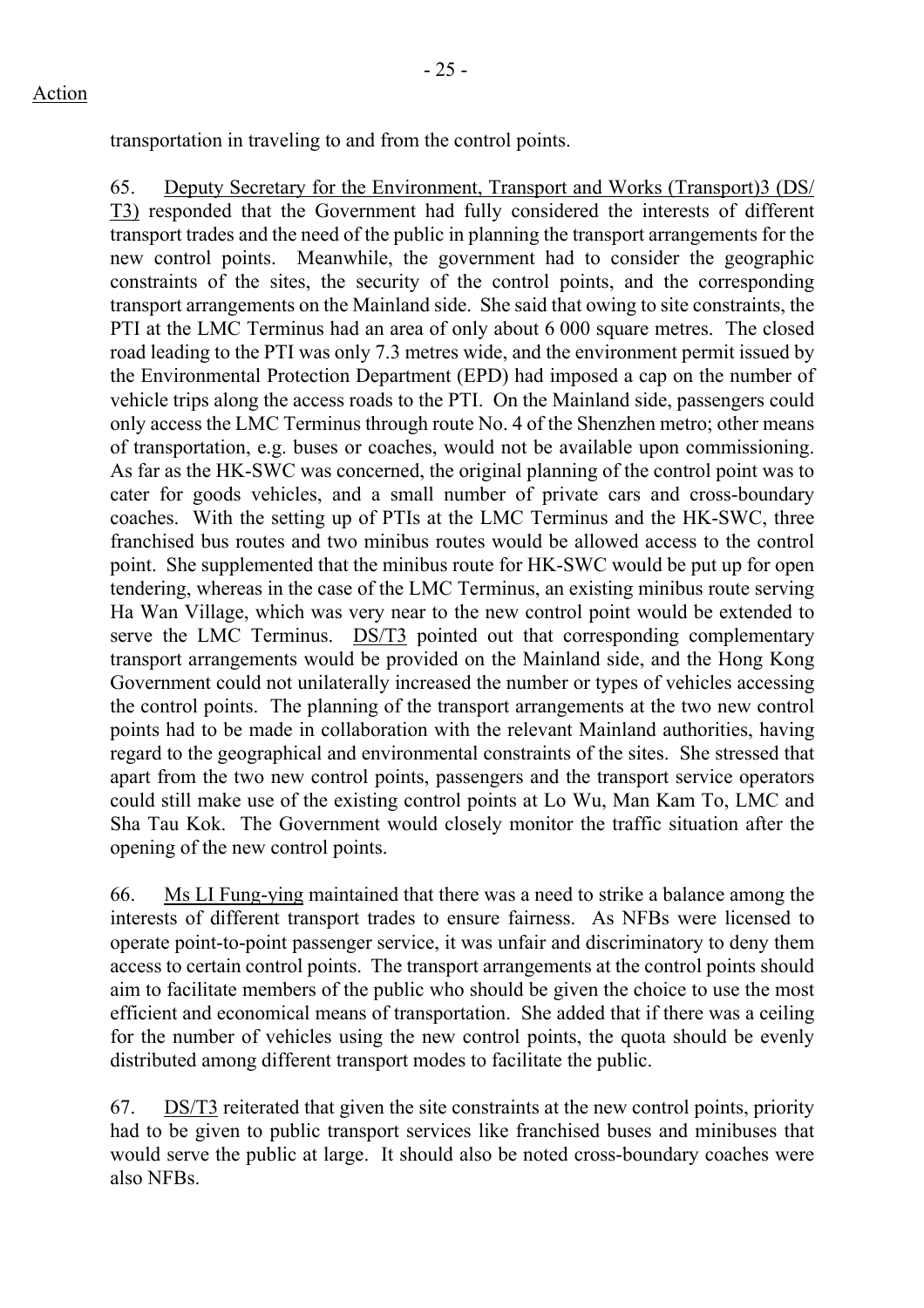68. Mr LAU Kong-wah said that the Government's transport policy should aim to ensure the viability of all transport trades. From the public's point of view, the control points should be open to all types of transportation. Previously, the Panel had successfully requested the Administration to open the LMC control point to taxis. Currently taxis were only allowed to access the LMC control point in the evenings, and the Panel would continue to press for the opening of the control point to taxis on a 24-hour basis. The Panel's stance was to ensure that the transport arrangements were equitable to all transport trades. Mr LAU said that whilst the PTI at LMC Terminus was small, the PTI at HK-SWC was relatively much larger. The transport trades could consider jointly proposing to the Government that the LMC control point should be opened to taxis on a 24-hour basis, whereas the NFBs should be permitted to access the HK-SWC control point under a quota system. Corresponding transport arrangements could be made on the Mainland side. He pointed out that the NFBs served a clientele different from those of other transport trades. The NFBs provided services to residents of housing estates, schools and community organizations who travelled in groups and would not travel by taxis or minibuses. Mr LAU said that as Chairman of the Bills Committee on Shenzhen Bay Port Hong Kong Port Area Bill, he would arrange a visit to the Shenzhen Bay port. Members of the Panel might also wish to join the visit and have a better understanding of the PTI of the HK-SWC.

69. DS/T3 responded that the LMC control point was extremely busy, with more than 30 000 vehicles accessing the control point daily. The LMC boundary crossing could only be opened to taxis in the evening when vehicular traffic at the crossing was less busy. It would not be feasible to allow taxis to access the LMC control point in the day time in view of the heavy traffic at the boundary crossing and the connecting roads. As far as the HK-SWC control point was concerned, areas in the PTI had been designated for different facilities, and no space would be made available to accommodate additional passenger vehicles.

70. Mr LAU Kong-wah said that it was an opportune time to allow taxis to access the LMC control point on a 24-hour basis as the opening of the HK-SWC would relieve the traffic burden at LMC. The Panel and the relevant transport trades should press for such an arrangement. Mr LAU pointed out that the size of the HK-SWC control point had been fixed by the Central Government at about 8 000 square metres, which was about 2 000 square metres more than that of LMC Spur Line control point. The area of the new control point should be fully utilized to accommodate different transport modes. He opined that the Mainland authorities would make corresponding arrangements if the Government adjusted its transport plans at the new control points.

71. Mrs Selina CHOW said that transport arrangements at the boundary crossings should be made on an equitable basis. Some transport trades considered that the arrangements at the two new control points were unfair to them. She opined that if there was a quota on the number of vehicles accessing the control points, there should be no restriction on the types of vehicles entering the control points. Instead, traffic control should be imposed on the number of vehicles accessing the control points, which would not cause any conflict among the different transport trades. If NFBs were allowed to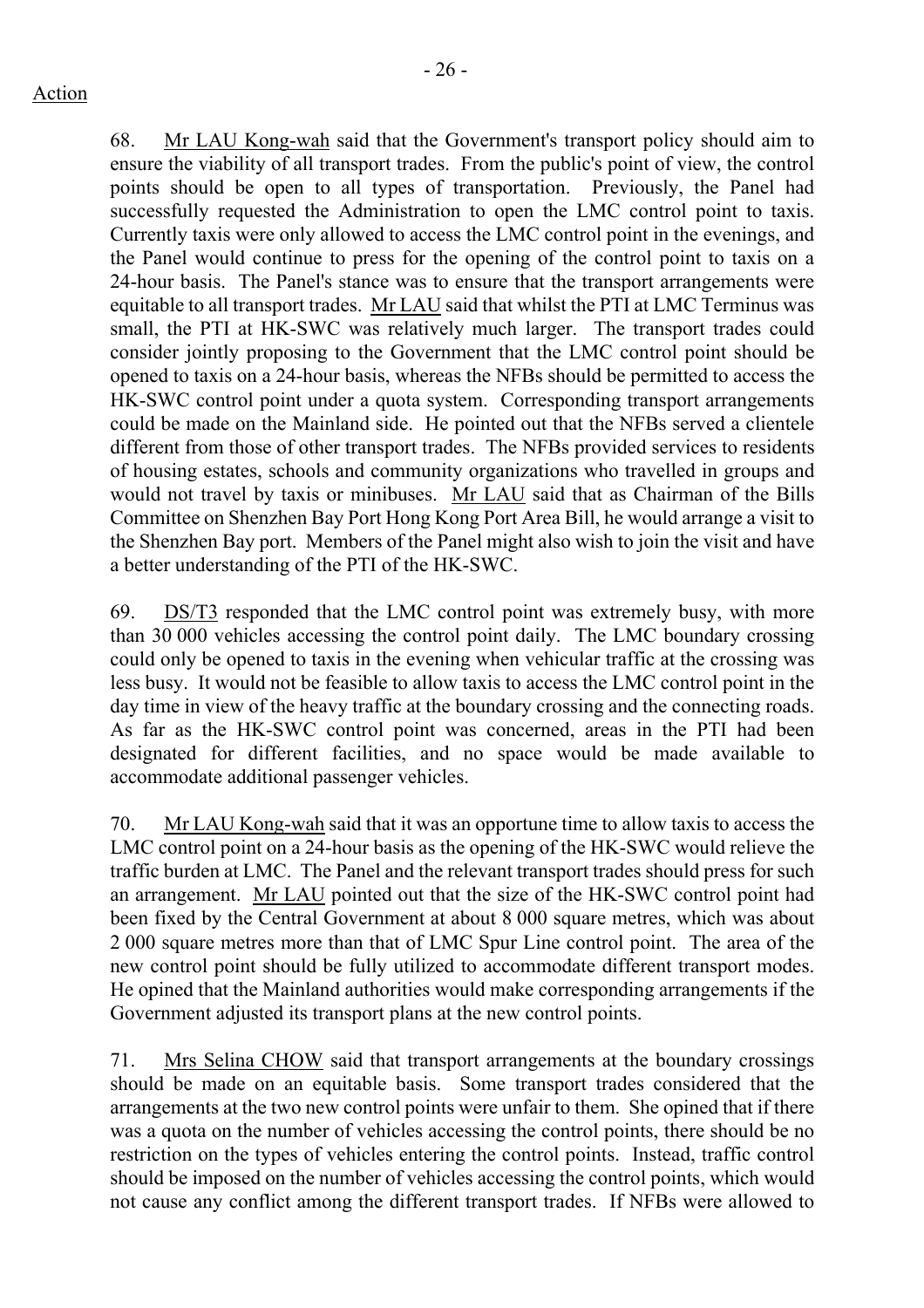- 27 -

access the new control points, the Mainland authorities would make corresponding transport arrangements. Travel groups were also members of the public and should be entitled to the provision of the appropriate type of transport service, namely the NFBs, at the control points. The grievances of the NFB operators were justified. Measures should also be taken to alleviate the operation costs of the cross-boundary coaches in order to improve their competitiveness. The public would welcome the opening of the boundary crossings to all types of transport services. A quota system could be devised to control the traffic volume at the boundary crossings. The Government should resolve the traffic arrangements issue at the new control points through a comprehensive review on transport policy to improve the viability of different transport trades. Mrs CHOW said that enforcement actions should also be stepped up against illegal transport services provided by private cars.

72. DS/T3 responded that the Government had regularly reviewed its policy on the transport arrangements at boundary crossings. The situation at the new control points would be closely monitored and where appropriate, adjustments to the transport arrangements would be made. Vehicles accessing the control points would not be charged any toll fees. She said that the Police had taken enforcement actions against "pak pai  $(\dot{\boxdot} \boxplus \dddot{\boxplus})$ " at the control points and, despite the difficulties in gathering evidence, there were successful prosecution cases. DS/T3 pointed out that as far as the quota system was concerned, the Government and the relevant Mainland authorities had regularly reviewed the system, and the number of quotas had been increased as a result of the commissioning of the new control points. Holders of the quotas for other boundary crossings would be encouraged to switch to use the new control points.

73. Mr Albert CHAN said that it was most unfortunate that the three transport trades, namely non-franchised buses, minibuses and taxis, which faced the problem of poor business, had to struggle among themselves for survival, whereas the two railway corporations gained enormous profits. He said that if the three transport trades did not co-operate, their scope of business would only be further limited. As far as the transport arrangements at control points were concerned, the problem of collaboration with the Mainland transport arrangements should not exist as the Mainland authorities would take corresponding action to tie in with Hong Kong's transport arrangements. It was only the Government's policy of not opening the boundary crossings to all types of vehicles, even when the Mainland authorities had provided the necessary transit services, say, at Lo Wu, which caused problems. From the public's viewpoint, there should be a free choice of transport services at the control points. The transport trades should be allowed to compete in a level-playing field, and market force would determine which types of transport services should be provided. If there were site constraints, the Government could enforce a quota system to regulate the traffic at the restricted areas, e.g. the permit system for users of roads in Lantau. Mr CHAN said that the Government should be more flexible in implementing its transport policies to benefit the public and the transport trades alike.

*Site visit*